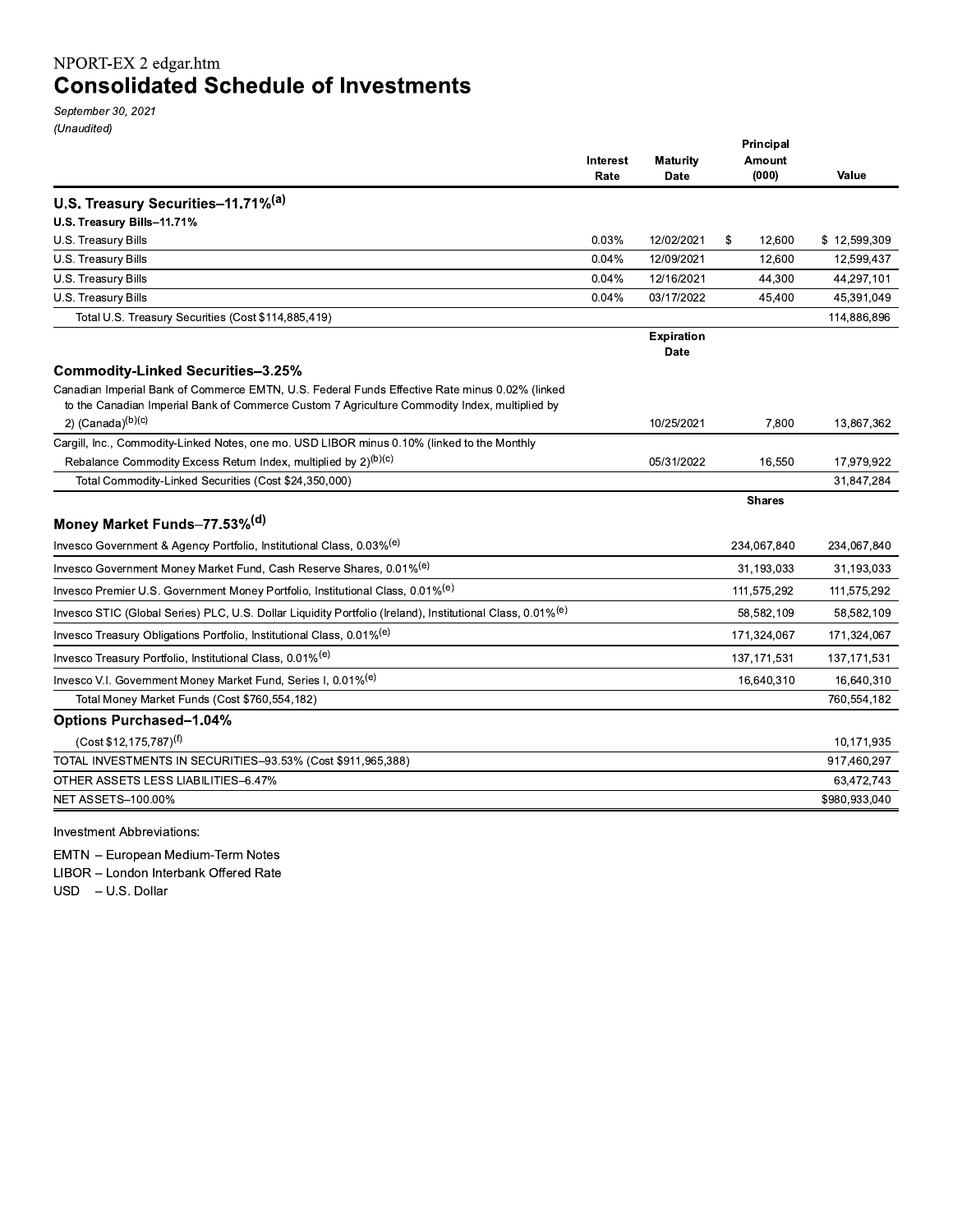#### Invesco V.I. Balanced-Risk Allocation Fund

Notes to Consolidated Schedule of Investments:

- (a) Security traded on a discount basis. The interest rate shown represents the discount rate at the time of purchase by the Fund.
- (b) Security purchased or received in a transaction exempt from registration under the Securities Act of 1933, as amended (the "1933 Act"). The security may be resold pursuant to an exemption from registration under the 1933 Act, typically to qualified institutional buyers. The aggregate value of these securities at September 30, 2021 was \$31,847,284, which represented 3.25% of the Fund's Net Assets.
- (c) The Reference Entity Components table below includes additional information regarding the underlying components of certain reference entities that are not publicly available.
- (d) The rate shown is the 7-day SEC standardized yield as of September 30, 2021.
- (e) Affiliated issuer. The issuer and/or the Fund is a wholly-owned subsidiary of Invesco Ltd., or is affiliated by having an investment adviser that is under common control of Invesco Ltd. The table below shows the Fund's transactions in, and earnings from, its investments in affiliates for the nine months ended September 30, 2021.

|                                                                                                                 | Value<br>December 31,<br>2020 | <b>Purchases</b><br>at Cost | <b>Proceeds</b><br>from Sales | Change in<br><b>Unrealized</b><br>Appreciation | Realized<br>Gain | Value<br>September 30,<br>2021 | <b>Dividend</b><br>Income |
|-----------------------------------------------------------------------------------------------------------------|-------------------------------|-----------------------------|-------------------------------|------------------------------------------------|------------------|--------------------------------|---------------------------|
| Investments in<br><b>Affiliated Money</b><br><b>Market Funds:</b>                                               |                               |                             |                               |                                                |                  |                                |                           |
| Invesco<br>Government &<br>Agency<br>Portfolio,<br>Institutional<br>Class                                       | \$217,347,590                 | \$322,752,432               | \$(306,032,182)               | \$-                                            | \$-              | \$234,067,840                  | \$50,041                  |
| Invesco<br>Government<br>Money Market<br>Fund, Cash<br>Reserve                                                  |                               |                             |                               |                                                |                  |                                |                           |
| <b>Shares</b>                                                                                                   | 66,946,656                    | 24,608,365                  | (60, 361, 988)                |                                                |                  | 31,193,033                     | 2,332                     |
| <b>Invesco Premier</b><br>U.S.<br>Government<br>Money<br>Portfolio,<br>Institutional<br>Class                   | 88,804,736                    | 96,862,599                  | (74, 092, 043)                |                                                |                  | 111,575,292                    | 7,801                     |
| Invesco STIC<br>(Global Series)<br>PLC, U.S.<br><b>Dollar Liquidity</b><br>Portfolio,<br>Institutional<br>Class | 59,779,663                    | 208,977,526                 | (210, 175, 080)               |                                                |                  | 58,582,109                     | 9,131                     |
| Invesco Treasury<br>Obligations<br>Portfolio,<br>Institutional<br>Class                                         | 171,324,067                   |                             |                               |                                                |                  | 171,324,067                    | 13,096                    |
| <b>Invesco Treasury</b><br>Portfolio,<br><b>Institutional Class</b>                                             | 146,283,230                   | 322,341,647                 | (331, 453, 346)               |                                                |                  | 137, 171, 531                  | 11,747                    |
| Invesco V.I.<br>Government<br>Money Market                                                                      |                               |                             |                               |                                                |                  |                                |                           |
| Fund, Series I                                                                                                  | 16,640,310                    |                             |                               | $\overline{\phantom{a}}$                       | $\overline{a}$   | 16,640,310                     | 846                       |
| Total                                                                                                           | \$767,126,252                 | \$975,542,569               | \$(982, 114, 639)             | $\frac{2}{3}$                                  | \$-              | \$760,554,182                  | \$94,994                  |

(f) The table below details options purchased.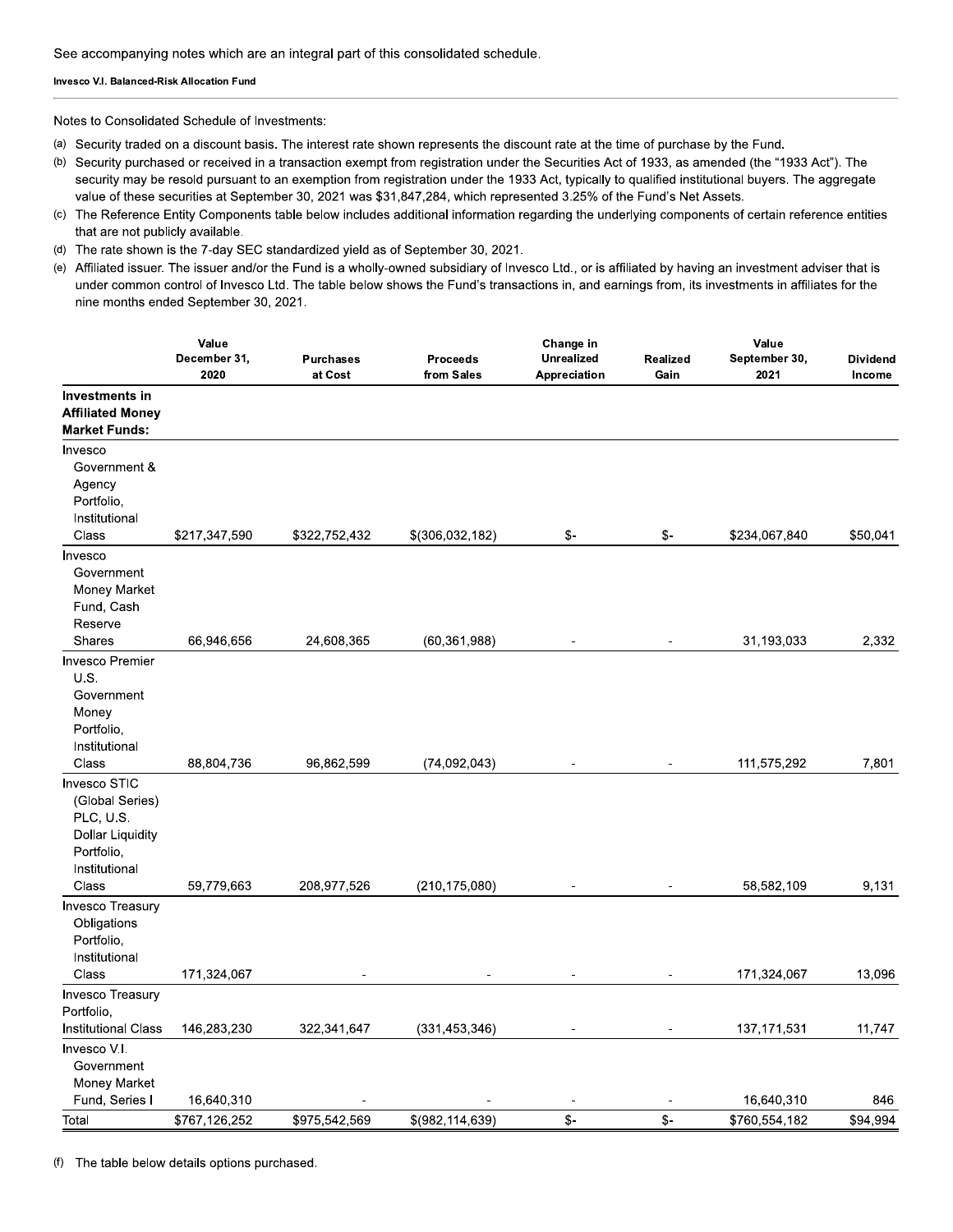|                     |          |                   | <b>Number</b>    |            |                 |            |                      |              |
|---------------------|----------|-------------------|------------------|------------|-----------------|------------|----------------------|--------------|
|                     | Type of  | <b>Expiration</b> | of               |            | <b>Exercise</b> |            | <b>Notional</b>      |              |
| <b>Description</b>  | Contract | Date              | <b>Contracts</b> |            | Price           |            | Value <sup>(a)</sup> | Value        |
| <b>Equity Risk</b>  |          |                   |                  |            |                 |            |                      |              |
| EURO STOXX 50 Index | Put      | 12/17/2021        | 60               | <b>EUR</b> | 3.400.00        | <b>EUR</b> | 2.040.000            | \$<br>20.225 |
| EURO STOXX 50 Index | Put      | 03/18/2022        | 60               | <b>EUR</b> | 3,500.00        | <b>EUR</b> | 2,100,000            | 57,408       |
| EURO STOXX 50 Index | Put      | 06/17/2022        | 60               | <b>EUR</b> | 3.750.00        | <b>EUR</b> | 2.250,000            | 133,233      |
| EURO STOXX 50 Index | Put      | 06/17/2022        | 60               | <b>EUR</b> | 3.850.00        | <b>EUR</b> | 2.310.000            | 154.709      |
| EURO STOXX 50 Index | Put      | 03/18/2022        | 60               | <b>EUR</b> | 3,900.00        | <b>EUR</b> | 2,340,000            | 114,538      |
| EURO STOXX 50 Index | Put      | 10/15/2021        | 60               | <b>EUR</b> | 3.850.00        | <b>EUR</b> | 2.310.000            | 12.719       |
| EURO STOXX 50 Index | Put      | 11/19/2021        | 60               | <b>EUR</b> | 3,950.00        | <b>EUR</b> | 2,370,000            | 55.253       |
| EURO STOXX 50 Index | Put      | 06/17/2022        | 60               | <b>EUR</b> | 3,800.00        | <b>EUR</b> | 2,280,000            | 143,520      |
| EURO STOXX 50 Index | Put      | 03/18/2022        | 60               | <b>EUR</b> | 3,450.00        | <b>EUR</b> | 2.070.000            | 52,890       |
| EURO STOXX 50 Index | Put      | 09/16/2022        | 60               | <b>EUR</b> | 3,850.00        | <b>EUR</b> | 2,310,000            | 186,054      |
| EURO STOXX 50 Index | Put      | 09/16/2022        | 60               | <b>EUR</b> | 3,900.00        | <b>EUR</b> | 2,340,000            | 198,912      |
| EURO STOXX 50 Index | Put      | 09/16/2022        | 60               | <b>EUR</b> | 4,000.00        | <b>EUR</b> | 2,400,000            | 227,338      |
| FTSE 100 Index      | Put      | 10/15/2021        | 42               | <b>GBP</b> | 6,925.00        | <b>GBP</b> | 2,908,500            | 22,919       |
| FTSE 100 Index      | Put      | 11/19/2021        | 42               | <b>GBP</b> | 6,900.00        | <b>GBP</b> | 2,898,000            | 59,703       |
| FTSE 100 Index      | Put      | 12/17/2021        | 42               | GBP        | 6,875.00        | <b>GBP</b> | 2,887,500            | 82,906       |
| FTSE 100 Index      | Put      | 01/21/2022        | 42               | <b>GBP</b> | 6,875.00        | <b>GBP</b> | 2,887,500            | 108,371      |
| FTSE 100 Index      | Put      | 02/18/2022        | 42               | <b>GBP</b> | 6.850.00        | <b>GBP</b> | 2,877,000            | 124,500      |
| FTSE 100 Index      | Put      | 03/18/2022        | 42               | <b>GBP</b> | 6,800.00        | <b>GBP</b> | 2,856,000            | 141,477      |
| FTSE 100 Index      | Put      | 04/14/2022        | 42               | <b>GBP</b> | 6,800.00        | <b>GBP</b> | 2,856,000            | 158,454      |
| FTSE 100 Index      | Put      | 05/20/2022        | 42               | <b>GBP</b> | 6.775.00        | <b>GBP</b> | 2,845,500            | 176,563      |
| FTSE 100 Index      | Put      | 06/17/2022        | 42               | <b>GBP</b> | 6,700.00        | <b>GBP</b> | 2,814,000            | 179,959      |
| FTSE 100 Index      | Put      | 07/15/2022        | 42               | <b>GBP</b> | 6,400.00        | <b>GBP</b> | 2,688,000            | 146,570      |
| FTSE 100 Index      | Put      | 08/19/2022        | 40               | <b>GBP</b> | 6,625.00        | <b>GBP</b> | 2,650,000            | 188,905      |

## See accompanying notes which are an integral part of this consolidated schedule.

|                                    |                     |                                  |                                         | Open Exchange-Traded Index Options Purchased-(continued) |                                         |               |
|------------------------------------|---------------------|----------------------------------|-----------------------------------------|----------------------------------------------------------|-----------------------------------------|---------------|
| <b>Description</b>                 | Type of<br>Contract | <b>Expiration</b><br><b>Date</b> | <b>Number</b><br>of<br><b>Contracts</b> | <b>Exercise</b><br>Price                                 | <b>Notional</b><br>Value <sup>(a)</sup> | Value         |
| FTSE 100 Index                     | Put                 | 09/16/2022                       | 40                                      | 6,750.00<br>GBP                                          | <b>GBP</b><br>2,700,000                 | \$<br>227,172 |
| <b>MSCI Emerging Markets Index</b> | Put                 | 12/17/2021                       | 33                                      | 1,280.00<br><b>USD</b>                                   | 4,224,000<br><b>USD</b>                 | 225,390       |
| <b>MSCI Emerging Markets Index</b> | Put                 | 04/14/2022                       | 33                                      | <b>USD</b><br>1,280.00                                   | <b>USD</b><br>4,224,000                 | 340,230       |
| <b>MSCI Emerging Markets Index</b> | Put                 | 10/15/2021                       | 33                                      | <b>USD</b><br>1,350.00                                   | <b>USD</b><br>4,455,000                 | 339,570       |
| <b>MSCI Emerging Markets Index</b> | Put                 | 11/19/2021                       | 33                                      | <b>USD</b><br>1,340.00                                   | <b>USD</b><br>4,422,000                 | 324,555       |
| <b>MSCI Emerging Markets Index</b> | Put                 | 01/21/2022                       | 33                                      | <b>USD</b><br>1,290.00                                   | 4,257,000<br><b>USD</b>                 | 280,335       |
| <b>MSCI Emerging Markets Index</b> | Put                 | 02/18/2022                       | 33                                      | <b>USD</b><br>1,290.00                                   | USD.<br>4,257,000                       | 301,785       |
| <b>MSCI Emerging Markets Index</b> | Put                 | 05/20/2022                       | 33                                      | <b>USD</b><br>1,280.00                                   | USD<br>4,224,000                        | 369,270       |
| <b>MSCI Emerging Markets Index</b> | Put                 | 03/18/2022                       | 33                                      | <b>USD</b><br>1,330.00                                   | USD<br>4,389,000                        | 408,045       |
| <b>MSCI Emerging Markets Index</b> | Put                 | 06/17/2022                       | 33                                      | <b>USD</b><br>1,330.00                                   | <b>USD</b><br>4,389,000                 | 486,750       |
| <b>MSCI Emerging Markets Index</b> | Put                 | 07/15/2022                       | 33                                      | <b>USD</b><br>1,310.00                                   | <b>USD</b><br>4,323,000                 | 487,245       |
| <b>MSCI Emerging Markets Index</b> | Put                 | 08/19/2022                       | 33                                      | <b>USD</b><br>1,220.00                                   | 4,026,000<br>USD.                       | 351,780       |
| <b>MSCI Emerging Markets Index</b> | Put                 | 09/16/2022                       | 33                                      | <b>USD</b><br>1,250.00                                   | 4,125,000<br><b>USD</b>                 | 428,175       |
| Nikkei 225 Index                   | Put                 | 12/10/2021                       | 18                                      | JPY 27,250.00                                            | 490,500,000<br>JPY.                     | 67,119        |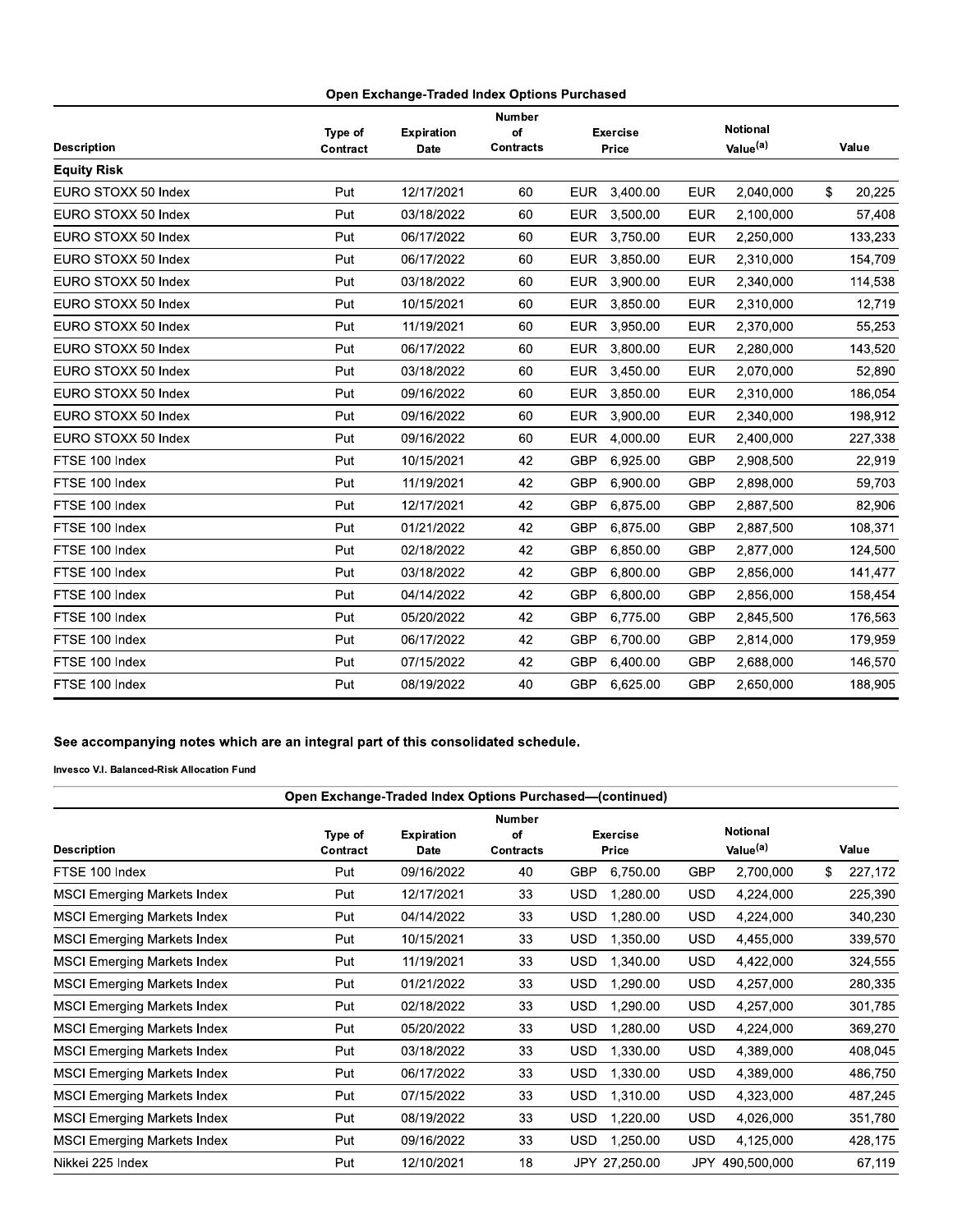| Nikkei 225 Index                     | Put | 10/08/2021 | 18    | JPY 27,250.00          | JPY 490,500,000         | 4,205        |
|--------------------------------------|-----|------------|-------|------------------------|-------------------------|--------------|
| Nikkei 225 Index                     | Put | 11/12/2021 | 18    | JPY 27,250.00          | JPY 490,500,000         | 38,007       |
| Nikkei 225 Index                     | Put | 01/14/2022 | 18    | JPY 27,000.00          | JPY 486,000,000         | 88,144       |
| Nikkei 225 Index                     | Put | 06/10/2022 | 18    | JPY 27,750.00          | JPY 499,500,000         | 221,573      |
| Nikkei 225 Index                     | Put | 03/11/2022 | 18    | JPY 27,750.00          | JPY 499,500,000         | 156,072      |
| Nikkei 225 Index                     | Put | 02/10/2022 | 18    | JPY 28,000.00          | JPY 504,000,000         | 145,559      |
| Nikkei 225 Index                     | Put | 06/10/2022 | 18    | JPY 27,250.00          | JPY 490,500,000         | 196,505      |
| Nikkei 225 Index                     | Put | 06/10/2022 | 18    | JPY 27,500.00          | JPY 495,000,000         | 208,635      |
| Nikkei 225 Index                     | Put | 09/09/2022 | 18    | JPY 27,500.00          | JPY 495,000,000         | 256,346      |
| Nikkei 225 Index                     | Put | 09/09/2022 | 18    | JPY 26,500.00          | JPY 477,000,000         | 208,635      |
| Nikkei 225 Index                     | Put | 09/09/2022 | 18    | JPY 27,250.00          | JPY 490,500,000         | 243,407      |
| <b>S&amp;P 500 Index</b>             | Put | 12/17/2021 | 5     | USD.<br>3,625.00       | <b>USD</b><br>1,812,500 | 15,800       |
| <b>S&amp;P 500 Index</b>             | Put | 03/18/2022 | 5     | <b>USD</b><br>3,750.00 | <b>USD</b><br>1,875,000 | 50,225       |
| <b>S&amp;P 500 Index</b>             | Put | 04/14/2022 | 5     | 3,925.00<br>USD.       | <b>USD</b><br>1,962,500 | 75,525       |
| S&P 500 Index                        | Put | 10/15/2021 | 5     | USD.<br>4,080.00       | <b>USD</b><br>2,040,000 | 9,100        |
| S&P 500 Index                        | Put | 11/19/2021 | 5     | 4,075.00<br>USD        | <b>USD</b><br>2,037,500 | 31,000       |
| <b>S&amp;P 500 Index</b>             | Put | 05/20/2022 | 5     | USD.<br>4,050.00       | <b>USD</b><br>2,025,000 | 102,775      |
| S&P 500 Index                        | Put | 06/17/2022 | 5     | 4,050.00<br>USD.       | <b>USD</b><br>2,025,000 | 111,875      |
| S&P 500 Index                        | Put | 01/21/2022 | 5     | 4,075.00<br>USD.       | <b>USD</b><br>2,037,500 | 59,225       |
| <b>S&amp;P 500 Index</b>             | Put | 02/18/2022 | 5     | 4,075.00<br>USD.       | <b>USD</b><br>2,037,500 | 71,400       |
| <b>S&amp;P 500 Index</b>             | Put | 07/15/2022 | 5     | 4,150.00<br>USD.       | <b>USD</b><br>2,075,000 | 135,325      |
| S&P 500 Index                        | Put | 08/19/2022 | 5     | USD.<br>4,250.00       | <b>USD</b><br>2,125,000 | 163,200      |
| <b>S&amp;P 500 Index</b>             | Put | 09/16/2022 | 5     | USD 4,375.00           | <b>USD</b><br>2,187,500 | 194,850      |
| <b>Total Index Options Purchased</b> |     |            | 1,892 |                        |                         | \$10,171,935 |

(a) Notional Value is calculated by multiplying the Number of Contracts by the Exercise Price by the multiplier.

|                                                     |                                  | Open Futures Contracts <sup>(a)</sup> |                          |             |                                                     |
|-----------------------------------------------------|----------------------------------|---------------------------------------|--------------------------|-------------|-----------------------------------------------------|
| <b>Long Futures Contracts</b>                       | <b>Number</b><br>оf<br>Contracts | <b>Expiration</b><br>Month            | <b>Notional</b><br>Value | Value       | <b>Unrealized</b><br>Appreciation<br>(Depreciation) |
| <b>Commodity Risk</b>                               |                                  |                                       |                          |             |                                                     |
| <b>Brent Crude</b>                                  | 276                              | November-2021                         | \$21,398,280             | \$2.023,873 | \$2,023,873                                         |
| Gasoline Reformulated Blendstock Oxygenate Blending | 221                              | October-2021                          | 20.364.708               | 980.018     | 980.018                                             |
| New York Harbor Ultra-Low Sulfur Diesel             | 56                               | February-2022                         | 5,370,322                | 470.984     | 470.984                                             |
| Silver                                              | 228                              | December-2021                         | 25,133,580               | (1,443,469) | (1,443,469)                                         |
| <b>WTI Crude</b>                                    | 218                              | March-2022                            | 15.778.840               | 1.275.498   | 1.275.498                                           |
| Subtotal                                            |                                  |                                       |                          | 3.306.904   | 3.306.904                                           |

### See accompanying notes which are an integral part of this consolidated schedule.

|                               |                                  | Open Futures Contracts <sup>(a)</sup> -(continued) |                          |                 |                                              |
|-------------------------------|----------------------------------|----------------------------------------------------|--------------------------|-----------------|----------------------------------------------|
| <b>Long Futures Contracts</b> | <b>Number</b><br>оf<br>Contracts | <b>Expiration</b><br>Month                         | <b>Notional</b><br>Value | Value           | Unrealized<br>Appreciation<br>(Depreciation) |
| <b>Equity Risk</b>            |                                  |                                                    |                          |                 |                                              |
| E-Mini Russell 2000 Index     | 743                              | December-2021                                      | \$81,759,720             | \$(1, 184, 964) | \$(1, 184, 964)                              |
| E-Mini S&P 500 Index          | 146                              | December-2021                                      | 31.373.575               | (1,501,022)     | (1,501,022)                                  |
| EURO STOXX 50 Index           | 800                              | December-2021                                      | 37.512.003               | (1,009,449)     | (1,009,449)                                  |
| FTSE 100 Index                | 380                              | December-2021                                      | 36,217,174               | 245.502         | 245,502                                      |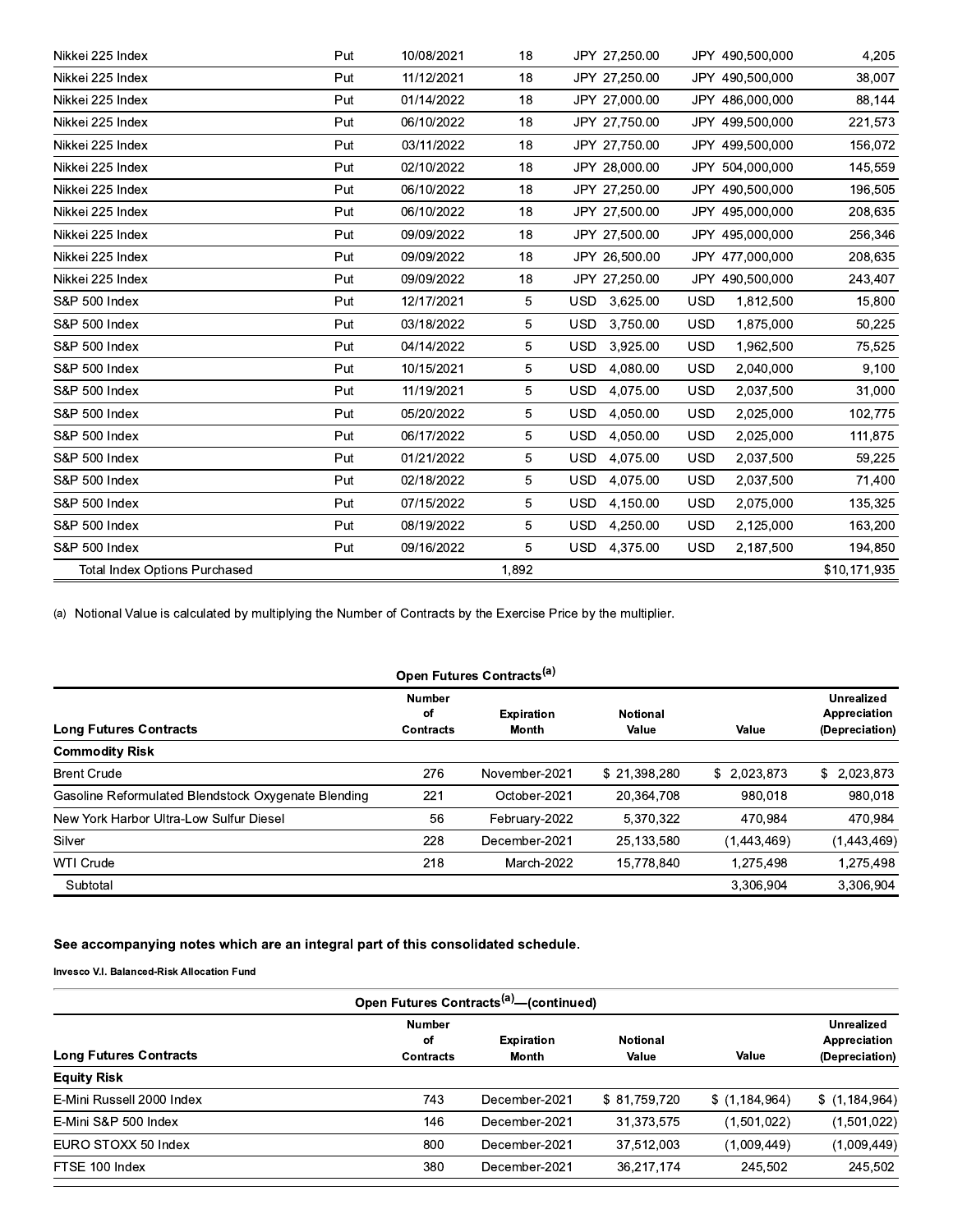| <b>MSCI Emerging Markets Index</b> | 535   | December-2021 | 33,319,800  | (1,490,618)    | (1,490,618)    |
|------------------------------------|-------|---------------|-------------|----------------|----------------|
| Nikkei 225 Index                   | 189   | December-2021 | 50,028,663  | (125, 595)     | (125, 595)     |
| Subtotal                           |       |               |             | (5,066,146)    | (5,066,146)    |
| <b>Interest Rate Risk</b>          |       |               |             |                |                |
| Australia 10 Year Bonds            | 1,793 | December-2021 | 183,383,664 | (3,444,282)    | (3,444,282)    |
| Canada 10 Year Bonds               | 1.496 | December-2021 | 169,076,583 | (3,608,465)    | (3,608,465)    |
| Japan 10 year Bonds                | 29    | December-2021 | 39,442,293  | (113, 665)     | (113, 665)     |
| Long Gilt                          | 892   | December-2021 | 150,415,403 | (4,478,649)    | (4,478,649)    |
| U.S. Treasury Long Bonds           | 546   | December-2021 | 86,933,438  | (1,833,110)    | (1,833,110)    |
| Subtotal                           |       |               |             | (13, 478, 171) | (13,478,171)   |
| <b>Total Futures Contracts</b>     |       |               |             | \$(15,237,413) | \$(15,237,413) |

(a) Futures contracts collateralized by \$49,595,000 cash held with Goldman Sachs & Co., the futures commission merchant.

|                                    |                 |                                                                              |               |                                       |              | Open Over-The-Counter Total Return Swap Agreements <sup>(a)(b)</sup> |                                 |                                                         |                 |                                                     |
|------------------------------------|-----------------|------------------------------------------------------------------------------|---------------|---------------------------------------|--------------|----------------------------------------------------------------------|---------------------------------|---------------------------------------------------------|-----------------|-----------------------------------------------------|
| Counterparty                       | Pay/<br>Receive | Reference<br>Entity <sup>(c)</sup>                                           | Fixed<br>Rate | Payment<br><b>Frequency Contracts</b> | Number<br>of | <b>Maturity Date</b>                                                 | <b>Notional Value</b>           | <b>Upfront</b><br><b>Payments</b><br>Paid<br>(Received) | Value           | <b>Unrealized</b><br>Appreciation<br>(Depreciation) |
| Commodity<br><b>Risk</b>           |                 |                                                                              |               |                                       |              |                                                                      |                                 |                                                         |                 |                                                     |
|                                    |                 | Monthly<br>Rebalance<br>Commodity<br><b>Excess</b>                           |               |                                       |              |                                                                      |                                 |                                                         |                 |                                                     |
| Cargill, Inc.                      |                 | Receive Return Index 0.47%<br>Goldman<br>Sachs<br>Commodity i-               |               | Monthly                               | 27,650       |                                                                      | February-2022 USD 25,891,233 \$ | $\overline{\phantom{m}}$                                | - \$<br>597,464 | 597,464<br>\$                                       |
| Goldman<br>Sachs<br>International  | Receive         | Select<br>Strategy<br>1121                                                   | 0.40          | Monthly                               | 146,000      | December-2021 USD 13,918,009                                         |                                 |                                                         | 288,316         | 288,316                                             |
| J.P. Morgan<br>Chase Bank,<br>N.A. | Receive         | J.P. Morgan<br>Contag Beta<br>Gas Oil<br><b>Excess</b><br>Return Index       | 0.25          | Monthly                               | 25,700       |                                                                      | March-2022 USD 5,104,459        |                                                         | 343,002         | 343,002                                             |
| Merrill Lynch<br>International     | Receive         | <b>MLCX</b><br><b>Natural Gas</b><br>Annual<br><b>Excess</b><br>Return Index | 0.25          | Monthly                               | 112,500      |                                                                      | February-2022 USD 7,993,825     | 91,217                                                  | 2,583,439       | 2,492,222                                           |
| Morgan Stanley<br>Capital          |                 | S&P GSCI<br>Aluminum<br>Dynamic Roll<br>Index<br><b>Excess</b>               |               |                                       |              |                                                                      |                                 |                                                         |                 |                                                     |
| Services LLC Receive Return        |                 |                                                                              | 0.30          | Monthly                               | 121,000      | July-2022                                                            | USD 14,618,918                  |                                                         | 38,623          | 38,623                                              |
| Subtotal - Appreciation            |                 |                                                                              |               |                                       |              |                                                                      |                                 | 91,217                                                  | 3,850,844       | 3,759,627                                           |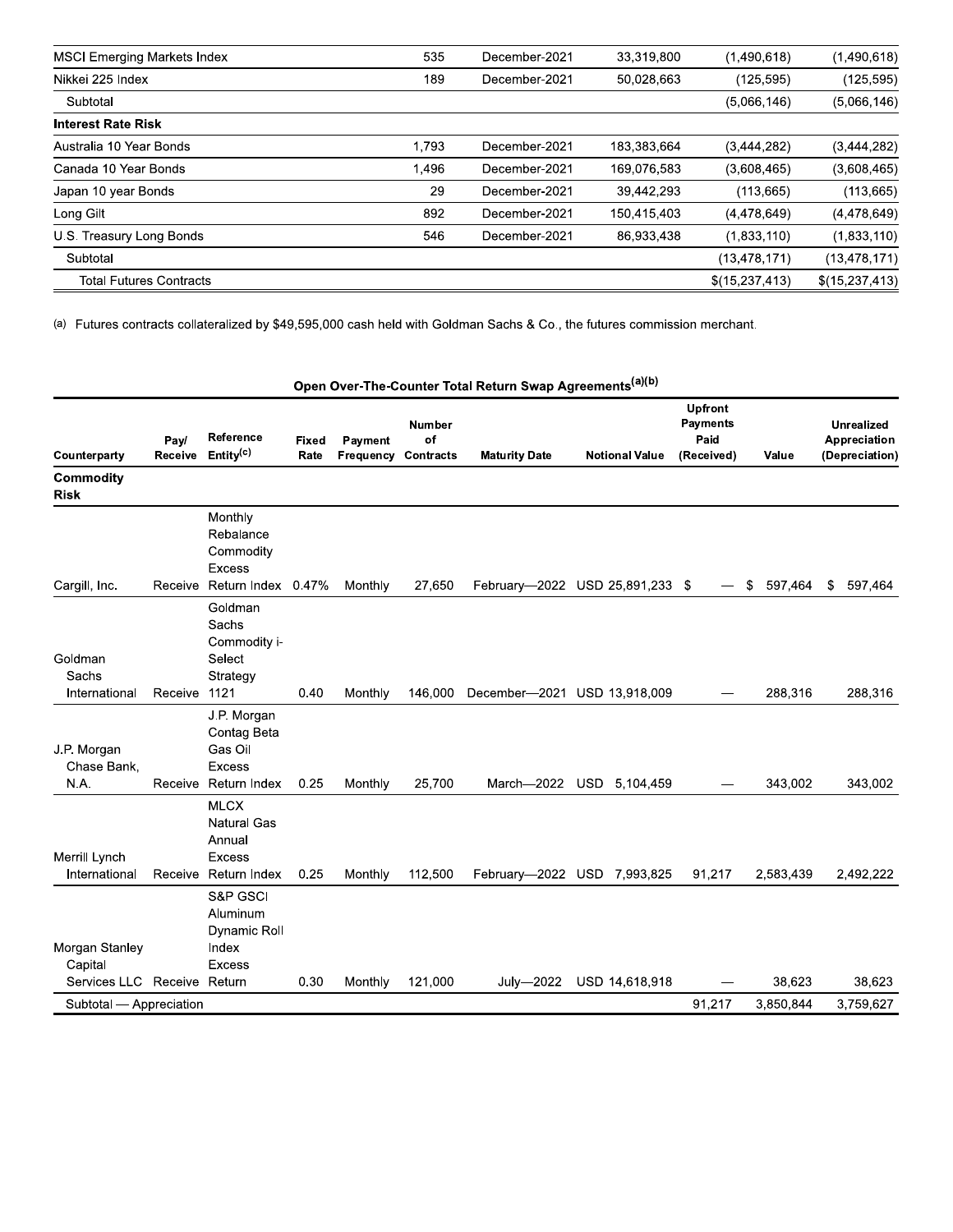|                                             |                                 |                                                                                       |               |                                       |                   | See accompanying notes which are an integral part of this consolidated schedule.  |                                               |                                                         |                         |                                                     |
|---------------------------------------------|---------------------------------|---------------------------------------------------------------------------------------|---------------|---------------------------------------|-------------------|-----------------------------------------------------------------------------------|-----------------------------------------------|---------------------------------------------------------|-------------------------|-----------------------------------------------------|
| Invesco V.I. Balanced-Risk Allocation Fund  |                                 |                                                                                       |               |                                       |                   |                                                                                   |                                               |                                                         |                         |                                                     |
|                                             |                                 |                                                                                       |               |                                       |                   | Open Over-The-Counter Total Return Swap Agreements <sup>(a)(b)</sup> -(continued) |                                               |                                                         |                         |                                                     |
| Counterparty                                | Pay/                            | Reference<br>Receive Entity <sup>(c)</sup>                                            | Fixed<br>Rate | Payment<br><b>Frequency Contracts</b> | Number<br>of      | <b>Maturity Date</b>                                                              | <b>Notional Value</b>                         | <b>Upfront</b><br><b>Payments</b><br>Paid<br>(Received) | Value                   | <b>Unrealized</b><br>Appreciation<br>(Depreciation) |
| Commodity<br><b>Risk</b>                    |                                 |                                                                                       |               |                                       |                   |                                                                                   |                                               |                                                         |                         |                                                     |
| Barclays Bank<br><b>PLC</b>                 |                                 | <b>Barclays</b><br>Commodity<br>Strategy<br>1452 Excess<br>Receive Return Index 0.26% |               | Monthly                               | 12,500            | November-2021 USD 9,545,586 \$                                                    |                                               |                                                         | \$                      | $(671,843)$ \$ $(671,843)$                          |
|                                             |                                 | Canadian<br>Imperial<br>Bank of<br>Commerce<br>Dynamic<br>Roll LME                    |               |                                       |                   |                                                                                   |                                               |                                                         |                         |                                                     |
| Canadian<br>Imperial<br>Bank of<br>Commerce | Receive 2                       | Copper<br><b>Excess</b><br>Return Index                                               | 0.30          | Monthly                               | 175,000           |                                                                                   | February-2022 USD 20,290,148                  |                                                         | (1,331,662)             | (1,331,662)                                         |
|                                             |                                 | Single<br>Commodity<br>Index<br><b>Excess</b>                                         |               |                                       |                   |                                                                                   |                                               |                                                         |                         |                                                     |
| Cargill, Inc.<br>J.P. Morgan<br>Chase Bank, | Receive Return                  | S&P GSCI<br>Gold Index<br><b>Excess</b>                                               | 0.12          | Monthly                               | 18,950            | December-2021 USD 21,587,120                                                      |                                               |                                                         | (498, 120)              | (498, 120)                                          |
| N.A.<br>Macquarie<br>Bank Ltd.              | Receive Return<br>Receive Index | Macquarie<br>Aluminium<br>Dynamic<br>Selection                                        | 0.09<br>0.30  | Monthly<br>Monthly                    | 105,500<br>98,000 | March-2022                                                                        | USD 13,858,617<br>February-2022 USD 6,352,517 |                                                         | (169, 844)<br>(41, 954) | (169, 844)<br>(41, 954)                             |
| Merrill Lynch<br>International              |                                 | Merrill Lynch<br><b>Gold Excess</b><br>Receive Return Index                           | 0.14          | Monthly                               | 84,300            |                                                                                   | February-2022 USD 17,738,339                  |                                                         | (596, 127)              | (596, 127)                                          |
| Subtotal - Depreciation                     |                                 |                                                                                       |               |                                       |                   |                                                                                   |                                               |                                                         | (3,309,550)             | (3,309,550)                                         |
|                                             |                                 | Total - Total Return Swap Agreements                                                  |               |                                       |                   |                                                                                   |                                               | \$91,217                                                | 541,294<br>SS.          | \$450,077                                           |

(a) Open Over-The-Counter Total Return Swap Agreements are collateralized by cash held with the swap Counterparties in the amount of  $$10,080,000.$ 

(b) The Fund receives or pays payments based on any positive or negative return on the Reference Entity, respectively.

(c) The Reference Entity Components table below includes additional information regarding the underlying components of certain reference entities that are not publicly available.

| <b>Upfront</b><br><b>Payments</b><br><b>Floating</b><br><b>Number</b><br>Paid<br>of<br>Rate<br>Reference<br>Pay/<br>Payment<br>Value<br>Receive<br><b>Notional Value</b><br>Entity<br>Index<br><b>Contracts</b><br><b>Maturity Date</b><br>(Received)<br>Counterparty<br>Frequency |                    |  |  | Open Over-The-Counter Total Return Swap Agreements <sup>(a)(b)</sup> |  |                   |
|------------------------------------------------------------------------------------------------------------------------------------------------------------------------------------------------------------------------------------------------------------------------------------|--------------------|--|--|----------------------------------------------------------------------|--|-------------------|
|                                                                                                                                                                                                                                                                                    |                    |  |  |                                                                      |  | <b>Unrealized</b> |
|                                                                                                                                                                                                                                                                                    |                    |  |  |                                                                      |  | Appreciation      |
|                                                                                                                                                                                                                                                                                    |                    |  |  |                                                                      |  | (Depreciation)    |
|                                                                                                                                                                                                                                                                                    | <b>Equity Risk</b> |  |  |                                                                      |  |                   |

### Open Over-The-Counter Total Return Swap Agreements<sup>(a)(b)</sup>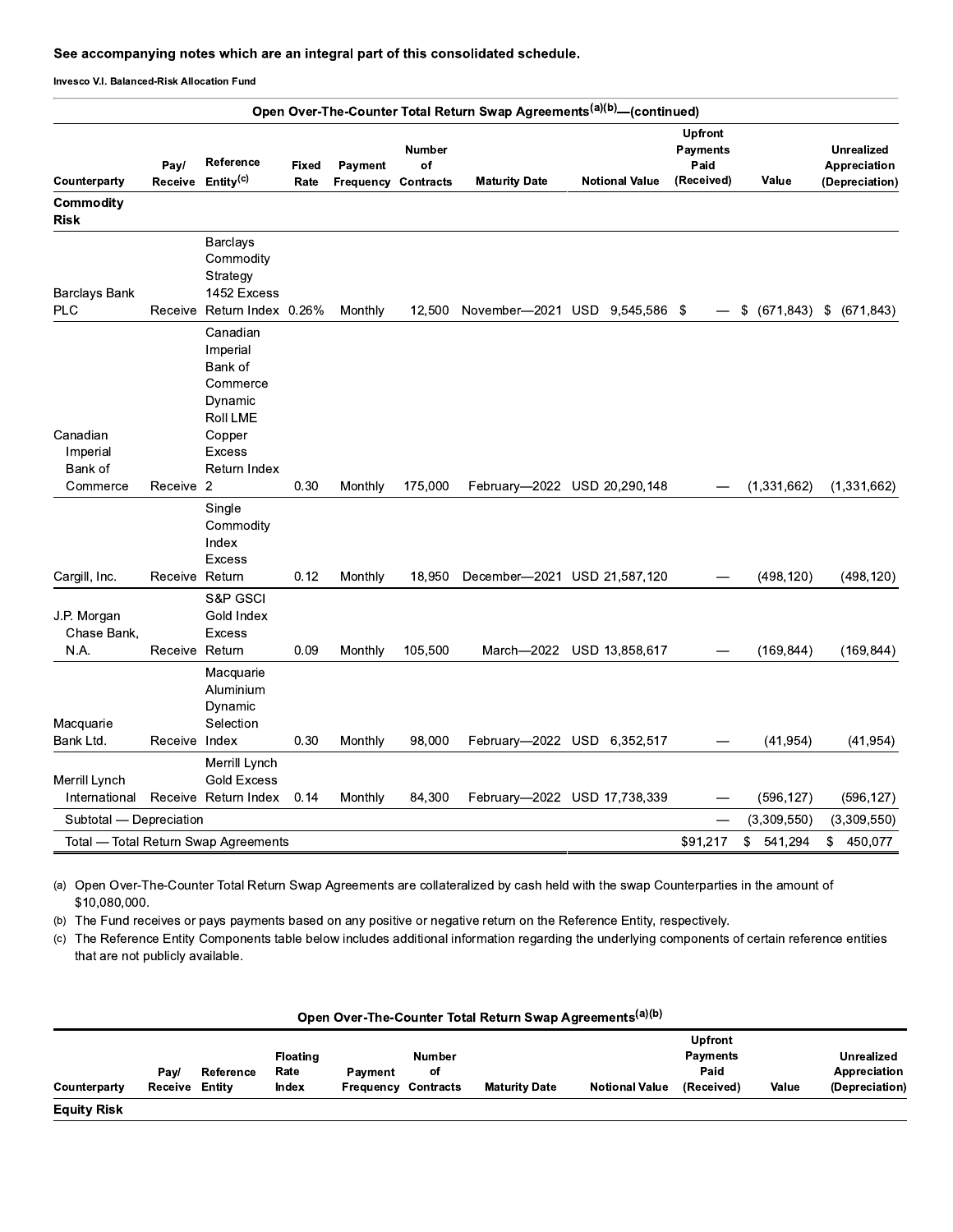|                                      |               | <b>MSCI EMU</b>            |                             |         |         |                                      |                            |    |                  |                  |
|--------------------------------------|---------------|----------------------------|-----------------------------|---------|---------|--------------------------------------|----------------------------|----|------------------|------------------|
|                                      |               | Minimum                    | 1 Month                     |         |         |                                      |                            |    |                  |                  |
| <b>BNP Paribas</b>                   |               | Volatility                 | <b>EURIBOR</b>              |         |         |                                      |                            |    |                  |                  |
| S.A.                                 | Receive Index |                            | $-0.050\%$                  | Monthly | 4,730   |                                      | March-2022 USD 18,275,955  | \$ | \$<br>(692, 490) | (692, 490)<br>\$ |
|                                      |               | <b>MSCI EMU</b>            | 1 Month                     |         |         |                                      |                            |    |                  |                  |
| <b>BNP Paribas</b><br>S.A.           | Receive Index | Momentum                   | <b>EURIBOR</b><br>$-0.660%$ | Monthly | 2.925   | December-2021 USD 19,028,745         |                            |    | (397,093)        | (397,093)        |
|                                      |               |                            |                             |         |         |                                      |                            |    |                  |                  |
| <b>BNP Paribas</b>                   |               | <b>MSCI EMU</b><br>Quality | 1 Month<br><b>EURIBOR</b>   |         |         |                                      |                            |    |                  |                  |
| S.A.                                 | Receive Index |                            | $+5.000%$                   | Monthly | 3,535   |                                      | March-2022 USD 18,179,905  |    | (904, 974)       | (904, 974)       |
|                                      |               | <b>MSCI USA</b>            | 1 Month                     |         |         |                                      |                            |    |                  |                  |
|                                      |               | Minimum                    | <b>USD</b>                  |         |         |                                      |                            |    |                  |                  |
| <b>BNP Paribas</b>                   |               | Volatility                 | LIBOR -                     |         |         |                                      |                            |    |                  |                  |
| S.A.                                 | Receive Index |                            | 0.030%                      | Monthly | 2,599   |                                      | March-2022 USD 12,934,027  |    | (42, 832)        | (42, 832)        |
|                                      |               |                            | 1 Month                     |         |         |                                      |                            |    |                  |                  |
|                                      |               | <b>MSCI USA</b>            | <b>USD</b>                  |         |         |                                      |                            |    |                  |                  |
|                                      |               | Quality                    | LIBOR +                     |         |         |                                      |                            |    |                  |                  |
| Citibank, N.A.                       | Receive Index |                            | 0.100%                      | Monthly | 3,072   |                                      | March-2022 USD 12,841,636  |    | (103, 864)       | (103, 864)       |
|                                      |               | <b>MSCI</b>                |                             |         |         |                                      |                            |    |                  |                  |
|                                      |               | Emerging                   |                             |         |         |                                      |                            |    |                  |                  |
|                                      |               | Markets                    | 1 Month                     |         |         |                                      |                            |    |                  |                  |
| Goldman                              |               | Minimum                    | <b>USD</b>                  |         |         |                                      |                            |    |                  |                  |
| Sachs<br>International Receive Index |               | Volatility                 | LIBOR +<br>0.830%           | Monthly | 6,455   | December-2021 USD 13,539,621         |                            |    | (264, 959)       | (264, 959)       |
|                                      |               |                            |                             |         |         |                                      |                            |    |                  |                  |
|                                      |               | <b>MSCI</b><br>Emerging    | 1 Month                     |         |         |                                      |                            |    |                  |                  |
| Goldman                              |               | Markets                    | <b>USD</b>                  |         |         |                                      |                            |    |                  |                  |
| Sachs                                |               | Momentum                   | LIBOR +                     |         |         |                                      |                            |    |                  |                  |
| International Receive Index          |               |                            | 0.870%                      | Monthly | 486     |                                      | March-2022 USD 6,495,638   |    | (46, 956)        | (46, 956)        |
|                                      |               | <b>MSCI</b>                |                             |         |         |                                      |                            |    |                  |                  |
|                                      |               | Emerging                   | 1 Month                     |         |         |                                      |                            |    |                  |                  |
| Goldman                              |               | Markets                    | <b>USD</b>                  |         |         |                                      |                            |    |                  |                  |
| Sachs                                |               | Momentum                   | LIBOR +                     |         |         |                                      |                            |    |                  |                  |
| International                        | Receive Index |                            | 0.940%                      | Monthly | 485     |                                      | January-2022 USD 6,482,272 |    | (46, 860)        | (46.860)         |
|                                      |               | <b>MSCI</b>                |                             |         |         |                                      |                            |    |                  |                  |
|                                      |               | Japan                      | 1 Month                     |         |         |                                      |                            |    |                  |                  |
| Goldman                              |               | Minimum                    | <b>JYP</b>                  |         |         |                                      |                            |    |                  |                  |
| Sachs                                |               | Volatility                 | LIBOR -                     |         |         |                                      |                            |    |                  |                  |
| International Receive Index          |               |                            | 0.280%                      | Monthly | 997,500 | November-2021 USD 25,093,137         |                            |    | (565, 903)       | (565, 903)       |
|                                      |               | <b>MSCI</b>                |                             |         |         |                                      |                            |    |                  |                  |
| Goldman                              |               | Japan<br>Minimum           | 1 Month<br><b>JYP</b>       |         |         |                                      |                            |    |                  |                  |
| Sachs                                |               | Volatility                 | LIBOR -                     |         |         |                                      |                            |    |                  |                  |
| International Receive Index          |               |                            | 0.300%                      | Monthly |         | 857,948 November-2021 USD 21,582,563 |                            |    | (486, 951)       | (486, 951)       |
|                                      |               |                            |                             |         |         |                                      |                            |    |                  |                  |

# See accompanying notes which are an integral part of this consolidated schedule.

| Open Over-The-Counter Total Return Swap Agreements <sup>(a)(b)</sup> —(continued) |                 |                     |                                  |                      |                                         |                      |     |                       |                                                         |                 |   |           |     |                                                     |
|-----------------------------------------------------------------------------------|-----------------|---------------------|----------------------------------|----------------------|-----------------------------------------|----------------------|-----|-----------------------|---------------------------------------------------------|-----------------|---|-----------|-----|-----------------------------------------------------|
| Counterparty                                                                      | Pay/<br>Receive | Reference<br>Entity | <b>Floating</b><br>Rate<br>Index | Payment<br>Frequency | <b>Number</b><br>оf<br><b>Contracts</b> | <b>Maturity Date</b> |     | <b>Notional Value</b> | <b>Upfront</b><br><b>Payments</b><br>Paid<br>(Received) |                 |   | Value     |     | <b>Unrealized</b><br>Appreciation<br>(Depreciation) |
|                                                                                   |                 |                     |                                  |                      |                                         |                      |     |                       |                                                         |                 |   |           |     |                                                     |
|                                                                                   |                 | <b>MSCI</b>         | Month                            |                      |                                         |                      |     |                       |                                                         |                 |   |           |     |                                                     |
|                                                                                   |                 | Japan               | <b>JYP</b>                       |                      |                                         |                      |     |                       |                                                         |                 |   |           |     |                                                     |
| Goldman                                                                           |                 | Minimum             | LIBOR                            |                      |                                         |                      |     |                       |                                                         |                 |   |           |     |                                                     |
| Sachs                                                                             |                 | Volatility          | $\overline{\phantom{0}}$         |                      |                                         |                      |     |                       |                                                         |                 |   |           |     |                                                     |
| International                                                                     | Receive         | Index               | 0.320%                           | Monthly              | 35,000                                  | November-2021        | USD | 880.461               | \$                                                      | $\qquad \qquad$ | S | (22, 359) | -\$ | (22, 359)                                           |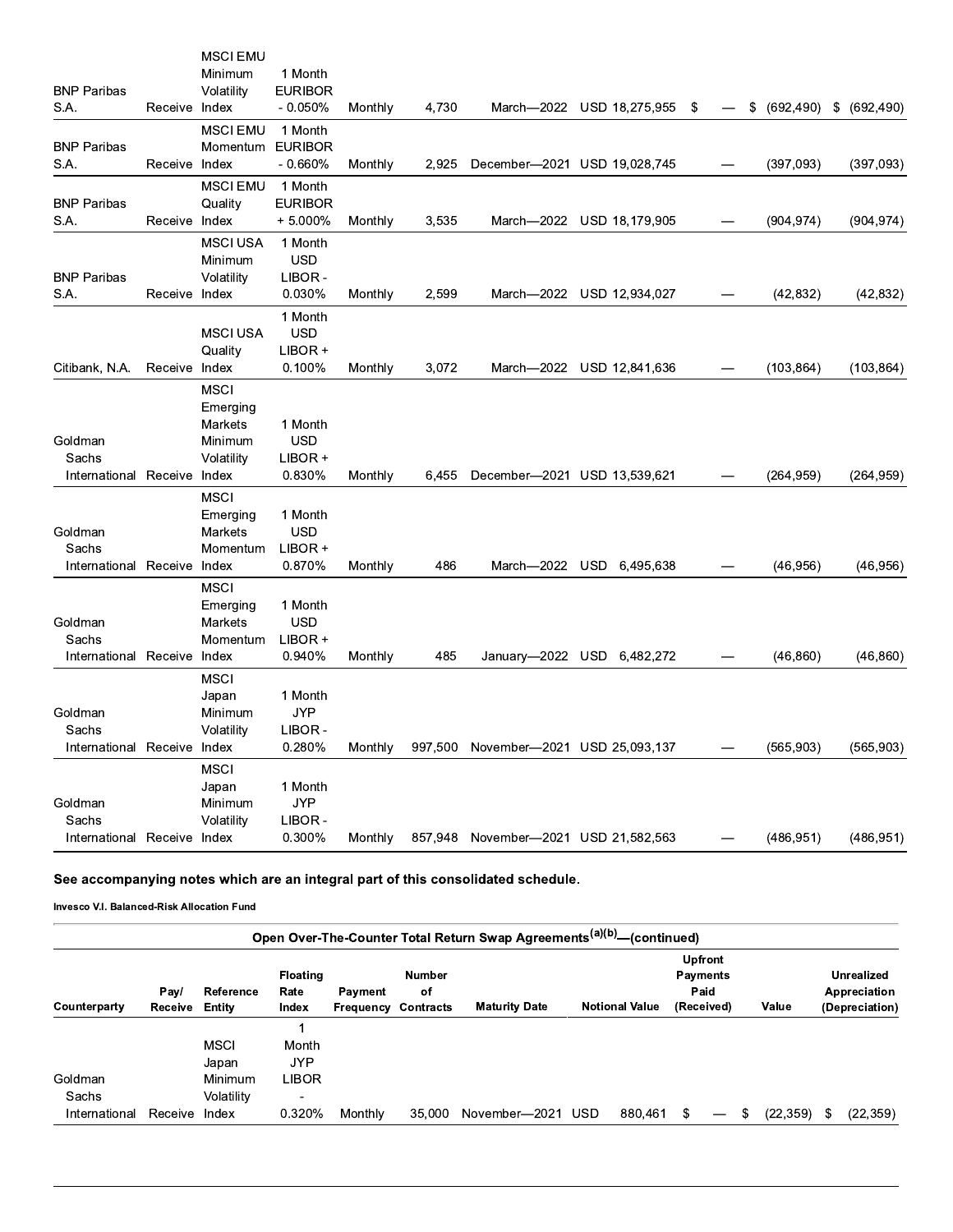| <b>JYP</b><br><b>MSCI</b><br><b>LIBOR</b><br>Goldman<br>Japan<br>Sachs<br>Quality<br>Ĭ,<br>Receive Index<br>0.200%<br>International<br>Monthly<br>788,463 November-2021 USD 23,082,034<br>(1,052,323)<br>(1,052,323)<br>$\mathbf{1}$<br>Month<br><b>MSCI</b><br><b>JYP</b><br><b>LIBOR</b><br>Goldman<br>Japan<br>Sachs<br>Quality<br>$\qquad \qquad \blacksquare$<br>0.200%<br>Receive Index<br>Monthly<br>801,537 November-2021 USD 23,464,772<br>3,099<br>(1,066,721)<br>(1,069,820)<br>International<br>$\mathbf{1}$<br>Month<br><b>JYP</b><br><b>MSCI</b><br>Goldman<br><b>LIBOR</b><br>Japan<br>Sachs<br>Quality<br>Ĭ.<br>0.220%<br>International<br>Receive Index<br>Monthly<br>45,000<br>November-2021 USD 1,317,362<br>(59, 965)<br>(59, 965)<br><b>MSCI</b><br>$\mathbf{1}$<br>Month<br>Emerging<br><b>USD</b><br>Markets<br>J.P. Morgan<br><b>LIBOR</b><br>Minimum<br>$\qquad \qquad +$<br>Chase Bank,<br>Volatility<br>N.A.<br>0.680%<br>Monthly<br>5,169<br>March-2022<br>USD 10,828,383<br>(198, 335)<br>(198, 335)<br>Receive Index<br><b>MSCI</b><br>$\mathbf{1}$<br>Month<br>Emerging<br><b>USD</b><br><b>Markets</b><br><b>LIBOR</b><br>J.P. Morgan<br>Minimum<br>Chase Bank,<br>Volatility<br>$\ddot{}$<br>N.A.<br>1.150%<br>Receive Index<br>Monthly<br>2,000<br>November-2021 USD 4,195,080<br>(82,080)<br>(82,080)<br>$\mathbf{1}$<br><b>MSCI</b><br>Month<br><b>USD</b><br>Emerging<br><b>LIBOR</b><br>J.P. Morgan<br>Markets<br>Chase Bank,<br>Momentum<br>$\ddot{}$<br>0.700%<br>N.A.<br>797<br>March-2022<br>USD 11,221,720<br>(646, 413)<br>(646, 413)<br>Receive Index<br>Monthly<br>$\mathbf{1}$<br><b>MSCI</b><br>Month<br><b>USD</b><br>Emerging<br>Markets<br><b>LIBOR</b><br>J.P. Morgan<br>Chase Bank,<br>Momentum<br>$\ddot{}$<br>N.A.<br>Receive Index<br>1.100%<br>Monthly<br>954<br>November-2021 USD 13,418,134<br>(759, 925)<br>(759, 925)<br>1<br><b>MSCI</b><br>Month<br><b>USD</b><br>Emerging<br><b>LIBOR</b><br>J.P. Morgan<br>Markets<br>$\qquad \qquad +$<br>Chase Bank,<br>Momentum<br>N.A.<br>Receive Index<br>1.110%<br>Monthly<br>November-2021 USD 2,953,677<br>(167, 273)<br>(167, 273)<br>210<br><b>MSCI</b><br>United<br>J.P. Morgan<br>SONIA<br>$\qquad \qquad +$<br>Chase Bank,<br>Kingdom<br>N.A.<br>0.280%<br>363<br>Receive Index<br>Monthly<br>March-2022 USD 6,410,877<br>(19, 231)<br>(19, 231)<br><b>MSCI</b><br>United<br>SONIA<br>J.P. Morgan<br>Chase Bank,<br>$\begin{array}{c} + \end{array}$<br>Kingdom<br>N.A.<br>Receive Index<br>0.280%<br>1,375<br>March-2022 USD 6,708,702<br>(55, 701)<br>(55, 701)<br>Monthly<br><b>MSCI</b><br>United<br>SONIA<br>J.P. Morgan<br>Kingdom<br>$\qquad \qquad +$<br>Chase Bank,<br>0.280%<br>N.A.<br>Receive Index<br>Monthly<br>763<br>March-2022 USD 6,506,742<br>(98, 899)<br>(98, 899) |  | $\mathbf{1}$<br>Month |  |  |  |  |
|-------------------------------------------------------------------------------------------------------------------------------------------------------------------------------------------------------------------------------------------------------------------------------------------------------------------------------------------------------------------------------------------------------------------------------------------------------------------------------------------------------------------------------------------------------------------------------------------------------------------------------------------------------------------------------------------------------------------------------------------------------------------------------------------------------------------------------------------------------------------------------------------------------------------------------------------------------------------------------------------------------------------------------------------------------------------------------------------------------------------------------------------------------------------------------------------------------------------------------------------------------------------------------------------------------------------------------------------------------------------------------------------------------------------------------------------------------------------------------------------------------------------------------------------------------------------------------------------------------------------------------------------------------------------------------------------------------------------------------------------------------------------------------------------------------------------------------------------------------------------------------------------------------------------------------------------------------------------------------------------------------------------------------------------------------------------------------------------------------------------------------------------------------------------------------------------------------------------------------------------------------------------------------------------------------------------------------------------------------------------------------------------------------------------------------------------------------------------------------------------------------------------------------------------------------------------------------------------------------------------------------------------------------------------------------------------------------------------------------------------------------------------------------------------------------|--|-----------------------|--|--|--|--|
|                                                                                                                                                                                                                                                                                                                                                                                                                                                                                                                                                                                                                                                                                                                                                                                                                                                                                                                                                                                                                                                                                                                                                                                                                                                                                                                                                                                                                                                                                                                                                                                                                                                                                                                                                                                                                                                                                                                                                                                                                                                                                                                                                                                                                                                                                                                                                                                                                                                                                                                                                                                                                                                                                                                                                                                                       |  |                       |  |  |  |  |
|                                                                                                                                                                                                                                                                                                                                                                                                                                                                                                                                                                                                                                                                                                                                                                                                                                                                                                                                                                                                                                                                                                                                                                                                                                                                                                                                                                                                                                                                                                                                                                                                                                                                                                                                                                                                                                                                                                                                                                                                                                                                                                                                                                                                                                                                                                                                                                                                                                                                                                                                                                                                                                                                                                                                                                                                       |  |                       |  |  |  |  |
|                                                                                                                                                                                                                                                                                                                                                                                                                                                                                                                                                                                                                                                                                                                                                                                                                                                                                                                                                                                                                                                                                                                                                                                                                                                                                                                                                                                                                                                                                                                                                                                                                                                                                                                                                                                                                                                                                                                                                                                                                                                                                                                                                                                                                                                                                                                                                                                                                                                                                                                                                                                                                                                                                                                                                                                                       |  |                       |  |  |  |  |
|                                                                                                                                                                                                                                                                                                                                                                                                                                                                                                                                                                                                                                                                                                                                                                                                                                                                                                                                                                                                                                                                                                                                                                                                                                                                                                                                                                                                                                                                                                                                                                                                                                                                                                                                                                                                                                                                                                                                                                                                                                                                                                                                                                                                                                                                                                                                                                                                                                                                                                                                                                                                                                                                                                                                                                                                       |  |                       |  |  |  |  |
|                                                                                                                                                                                                                                                                                                                                                                                                                                                                                                                                                                                                                                                                                                                                                                                                                                                                                                                                                                                                                                                                                                                                                                                                                                                                                                                                                                                                                                                                                                                                                                                                                                                                                                                                                                                                                                                                                                                                                                                                                                                                                                                                                                                                                                                                                                                                                                                                                                                                                                                                                                                                                                                                                                                                                                                                       |  |                       |  |  |  |  |
|                                                                                                                                                                                                                                                                                                                                                                                                                                                                                                                                                                                                                                                                                                                                                                                                                                                                                                                                                                                                                                                                                                                                                                                                                                                                                                                                                                                                                                                                                                                                                                                                                                                                                                                                                                                                                                                                                                                                                                                                                                                                                                                                                                                                                                                                                                                                                                                                                                                                                                                                                                                                                                                                                                                                                                                                       |  |                       |  |  |  |  |
|                                                                                                                                                                                                                                                                                                                                                                                                                                                                                                                                                                                                                                                                                                                                                                                                                                                                                                                                                                                                                                                                                                                                                                                                                                                                                                                                                                                                                                                                                                                                                                                                                                                                                                                                                                                                                                                                                                                                                                                                                                                                                                                                                                                                                                                                                                                                                                                                                                                                                                                                                                                                                                                                                                                                                                                                       |  |                       |  |  |  |  |
|                                                                                                                                                                                                                                                                                                                                                                                                                                                                                                                                                                                                                                                                                                                                                                                                                                                                                                                                                                                                                                                                                                                                                                                                                                                                                                                                                                                                                                                                                                                                                                                                                                                                                                                                                                                                                                                                                                                                                                                                                                                                                                                                                                                                                                                                                                                                                                                                                                                                                                                                                                                                                                                                                                                                                                                                       |  |                       |  |  |  |  |
|                                                                                                                                                                                                                                                                                                                                                                                                                                                                                                                                                                                                                                                                                                                                                                                                                                                                                                                                                                                                                                                                                                                                                                                                                                                                                                                                                                                                                                                                                                                                                                                                                                                                                                                                                                                                                                                                                                                                                                                                                                                                                                                                                                                                                                                                                                                                                                                                                                                                                                                                                                                                                                                                                                                                                                                                       |  |                       |  |  |  |  |
|                                                                                                                                                                                                                                                                                                                                                                                                                                                                                                                                                                                                                                                                                                                                                                                                                                                                                                                                                                                                                                                                                                                                                                                                                                                                                                                                                                                                                                                                                                                                                                                                                                                                                                                                                                                                                                                                                                                                                                                                                                                                                                                                                                                                                                                                                                                                                                                                                                                                                                                                                                                                                                                                                                                                                                                                       |  |                       |  |  |  |  |
|                                                                                                                                                                                                                                                                                                                                                                                                                                                                                                                                                                                                                                                                                                                                                                                                                                                                                                                                                                                                                                                                                                                                                                                                                                                                                                                                                                                                                                                                                                                                                                                                                                                                                                                                                                                                                                                                                                                                                                                                                                                                                                                                                                                                                                                                                                                                                                                                                                                                                                                                                                                                                                                                                                                                                                                                       |  |                       |  |  |  |  |
|                                                                                                                                                                                                                                                                                                                                                                                                                                                                                                                                                                                                                                                                                                                                                                                                                                                                                                                                                                                                                                                                                                                                                                                                                                                                                                                                                                                                                                                                                                                                                                                                                                                                                                                                                                                                                                                                                                                                                                                                                                                                                                                                                                                                                                                                                                                                                                                                                                                                                                                                                                                                                                                                                                                                                                                                       |  |                       |  |  |  |  |
|                                                                                                                                                                                                                                                                                                                                                                                                                                                                                                                                                                                                                                                                                                                                                                                                                                                                                                                                                                                                                                                                                                                                                                                                                                                                                                                                                                                                                                                                                                                                                                                                                                                                                                                                                                                                                                                                                                                                                                                                                                                                                                                                                                                                                                                                                                                                                                                                                                                                                                                                                                                                                                                                                                                                                                                                       |  |                       |  |  |  |  |
|                                                                                                                                                                                                                                                                                                                                                                                                                                                                                                                                                                                                                                                                                                                                                                                                                                                                                                                                                                                                                                                                                                                                                                                                                                                                                                                                                                                                                                                                                                                                                                                                                                                                                                                                                                                                                                                                                                                                                                                                                                                                                                                                                                                                                                                                                                                                                                                                                                                                                                                                                                                                                                                                                                                                                                                                       |  |                       |  |  |  |  |
|                                                                                                                                                                                                                                                                                                                                                                                                                                                                                                                                                                                                                                                                                                                                                                                                                                                                                                                                                                                                                                                                                                                                                                                                                                                                                                                                                                                                                                                                                                                                                                                                                                                                                                                                                                                                                                                                                                                                                                                                                                                                                                                                                                                                                                                                                                                                                                                                                                                                                                                                                                                                                                                                                                                                                                                                       |  |                       |  |  |  |  |
|                                                                                                                                                                                                                                                                                                                                                                                                                                                                                                                                                                                                                                                                                                                                                                                                                                                                                                                                                                                                                                                                                                                                                                                                                                                                                                                                                                                                                                                                                                                                                                                                                                                                                                                                                                                                                                                                                                                                                                                                                                                                                                                                                                                                                                                                                                                                                                                                                                                                                                                                                                                                                                                                                                                                                                                                       |  |                       |  |  |  |  |
|                                                                                                                                                                                                                                                                                                                                                                                                                                                                                                                                                                                                                                                                                                                                                                                                                                                                                                                                                                                                                                                                                                                                                                                                                                                                                                                                                                                                                                                                                                                                                                                                                                                                                                                                                                                                                                                                                                                                                                                                                                                                                                                                                                                                                                                                                                                                                                                                                                                                                                                                                                                                                                                                                                                                                                                                       |  |                       |  |  |  |  |
|                                                                                                                                                                                                                                                                                                                                                                                                                                                                                                                                                                                                                                                                                                                                                                                                                                                                                                                                                                                                                                                                                                                                                                                                                                                                                                                                                                                                                                                                                                                                                                                                                                                                                                                                                                                                                                                                                                                                                                                                                                                                                                                                                                                                                                                                                                                                                                                                                                                                                                                                                                                                                                                                                                                                                                                                       |  |                       |  |  |  |  |
|                                                                                                                                                                                                                                                                                                                                                                                                                                                                                                                                                                                                                                                                                                                                                                                                                                                                                                                                                                                                                                                                                                                                                                                                                                                                                                                                                                                                                                                                                                                                                                                                                                                                                                                                                                                                                                                                                                                                                                                                                                                                                                                                                                                                                                                                                                                                                                                                                                                                                                                                                                                                                                                                                                                                                                                                       |  |                       |  |  |  |  |
|                                                                                                                                                                                                                                                                                                                                                                                                                                                                                                                                                                                                                                                                                                                                                                                                                                                                                                                                                                                                                                                                                                                                                                                                                                                                                                                                                                                                                                                                                                                                                                                                                                                                                                                                                                                                                                                                                                                                                                                                                                                                                                                                                                                                                                                                                                                                                                                                                                                                                                                                                                                                                                                                                                                                                                                                       |  |                       |  |  |  |  |
|                                                                                                                                                                                                                                                                                                                                                                                                                                                                                                                                                                                                                                                                                                                                                                                                                                                                                                                                                                                                                                                                                                                                                                                                                                                                                                                                                                                                                                                                                                                                                                                                                                                                                                                                                                                                                                                                                                                                                                                                                                                                                                                                                                                                                                                                                                                                                                                                                                                                                                                                                                                                                                                                                                                                                                                                       |  |                       |  |  |  |  |
|                                                                                                                                                                                                                                                                                                                                                                                                                                                                                                                                                                                                                                                                                                                                                                                                                                                                                                                                                                                                                                                                                                                                                                                                                                                                                                                                                                                                                                                                                                                                                                                                                                                                                                                                                                                                                                                                                                                                                                                                                                                                                                                                                                                                                                                                                                                                                                                                                                                                                                                                                                                                                                                                                                                                                                                                       |  |                       |  |  |  |  |
|                                                                                                                                                                                                                                                                                                                                                                                                                                                                                                                                                                                                                                                                                                                                                                                                                                                                                                                                                                                                                                                                                                                                                                                                                                                                                                                                                                                                                                                                                                                                                                                                                                                                                                                                                                                                                                                                                                                                                                                                                                                                                                                                                                                                                                                                                                                                                                                                                                                                                                                                                                                                                                                                                                                                                                                                       |  |                       |  |  |  |  |
|                                                                                                                                                                                                                                                                                                                                                                                                                                                                                                                                                                                                                                                                                                                                                                                                                                                                                                                                                                                                                                                                                                                                                                                                                                                                                                                                                                                                                                                                                                                                                                                                                                                                                                                                                                                                                                                                                                                                                                                                                                                                                                                                                                                                                                                                                                                                                                                                                                                                                                                                                                                                                                                                                                                                                                                                       |  |                       |  |  |  |  |
|                                                                                                                                                                                                                                                                                                                                                                                                                                                                                                                                                                                                                                                                                                                                                                                                                                                                                                                                                                                                                                                                                                                                                                                                                                                                                                                                                                                                                                                                                                                                                                                                                                                                                                                                                                                                                                                                                                                                                                                                                                                                                                                                                                                                                                                                                                                                                                                                                                                                                                                                                                                                                                                                                                                                                                                                       |  |                       |  |  |  |  |
|                                                                                                                                                                                                                                                                                                                                                                                                                                                                                                                                                                                                                                                                                                                                                                                                                                                                                                                                                                                                                                                                                                                                                                                                                                                                                                                                                                                                                                                                                                                                                                                                                                                                                                                                                                                                                                                                                                                                                                                                                                                                                                                                                                                                                                                                                                                                                                                                                                                                                                                                                                                                                                                                                                                                                                                                       |  |                       |  |  |  |  |
|                                                                                                                                                                                                                                                                                                                                                                                                                                                                                                                                                                                                                                                                                                                                                                                                                                                                                                                                                                                                                                                                                                                                                                                                                                                                                                                                                                                                                                                                                                                                                                                                                                                                                                                                                                                                                                                                                                                                                                                                                                                                                                                                                                                                                                                                                                                                                                                                                                                                                                                                                                                                                                                                                                                                                                                                       |  |                       |  |  |  |  |
|                                                                                                                                                                                                                                                                                                                                                                                                                                                                                                                                                                                                                                                                                                                                                                                                                                                                                                                                                                                                                                                                                                                                                                                                                                                                                                                                                                                                                                                                                                                                                                                                                                                                                                                                                                                                                                                                                                                                                                                                                                                                                                                                                                                                                                                                                                                                                                                                                                                                                                                                                                                                                                                                                                                                                                                                       |  |                       |  |  |  |  |
|                                                                                                                                                                                                                                                                                                                                                                                                                                                                                                                                                                                                                                                                                                                                                                                                                                                                                                                                                                                                                                                                                                                                                                                                                                                                                                                                                                                                                                                                                                                                                                                                                                                                                                                                                                                                                                                                                                                                                                                                                                                                                                                                                                                                                                                                                                                                                                                                                                                                                                                                                                                                                                                                                                                                                                                                       |  |                       |  |  |  |  |
|                                                                                                                                                                                                                                                                                                                                                                                                                                                                                                                                                                                                                                                                                                                                                                                                                                                                                                                                                                                                                                                                                                                                                                                                                                                                                                                                                                                                                                                                                                                                                                                                                                                                                                                                                                                                                                                                                                                                                                                                                                                                                                                                                                                                                                                                                                                                                                                                                                                                                                                                                                                                                                                                                                                                                                                                       |  |                       |  |  |  |  |
|                                                                                                                                                                                                                                                                                                                                                                                                                                                                                                                                                                                                                                                                                                                                                                                                                                                                                                                                                                                                                                                                                                                                                                                                                                                                                                                                                                                                                                                                                                                                                                                                                                                                                                                                                                                                                                                                                                                                                                                                                                                                                                                                                                                                                                                                                                                                                                                                                                                                                                                                                                                                                                                                                                                                                                                                       |  |                       |  |  |  |  |
|                                                                                                                                                                                                                                                                                                                                                                                                                                                                                                                                                                                                                                                                                                                                                                                                                                                                                                                                                                                                                                                                                                                                                                                                                                                                                                                                                                                                                                                                                                                                                                                                                                                                                                                                                                                                                                                                                                                                                                                                                                                                                                                                                                                                                                                                                                                                                                                                                                                                                                                                                                                                                                                                                                                                                                                                       |  |                       |  |  |  |  |
|                                                                                                                                                                                                                                                                                                                                                                                                                                                                                                                                                                                                                                                                                                                                                                                                                                                                                                                                                                                                                                                                                                                                                                                                                                                                                                                                                                                                                                                                                                                                                                                                                                                                                                                                                                                                                                                                                                                                                                                                                                                                                                                                                                                                                                                                                                                                                                                                                                                                                                                                                                                                                                                                                                                                                                                                       |  |                       |  |  |  |  |
|                                                                                                                                                                                                                                                                                                                                                                                                                                                                                                                                                                                                                                                                                                                                                                                                                                                                                                                                                                                                                                                                                                                                                                                                                                                                                                                                                                                                                                                                                                                                                                                                                                                                                                                                                                                                                                                                                                                                                                                                                                                                                                                                                                                                                                                                                                                                                                                                                                                                                                                                                                                                                                                                                                                                                                                                       |  |                       |  |  |  |  |
|                                                                                                                                                                                                                                                                                                                                                                                                                                                                                                                                                                                                                                                                                                                                                                                                                                                                                                                                                                                                                                                                                                                                                                                                                                                                                                                                                                                                                                                                                                                                                                                                                                                                                                                                                                                                                                                                                                                                                                                                                                                                                                                                                                                                                                                                                                                                                                                                                                                                                                                                                                                                                                                                                                                                                                                                       |  |                       |  |  |  |  |
|                                                                                                                                                                                                                                                                                                                                                                                                                                                                                                                                                                                                                                                                                                                                                                                                                                                                                                                                                                                                                                                                                                                                                                                                                                                                                                                                                                                                                                                                                                                                                                                                                                                                                                                                                                                                                                                                                                                                                                                                                                                                                                                                                                                                                                                                                                                                                                                                                                                                                                                                                                                                                                                                                                                                                                                                       |  |                       |  |  |  |  |
|                                                                                                                                                                                                                                                                                                                                                                                                                                                                                                                                                                                                                                                                                                                                                                                                                                                                                                                                                                                                                                                                                                                                                                                                                                                                                                                                                                                                                                                                                                                                                                                                                                                                                                                                                                                                                                                                                                                                                                                                                                                                                                                                                                                                                                                                                                                                                                                                                                                                                                                                                                                                                                                                                                                                                                                                       |  |                       |  |  |  |  |
|                                                                                                                                                                                                                                                                                                                                                                                                                                                                                                                                                                                                                                                                                                                                                                                                                                                                                                                                                                                                                                                                                                                                                                                                                                                                                                                                                                                                                                                                                                                                                                                                                                                                                                                                                                                                                                                                                                                                                                                                                                                                                                                                                                                                                                                                                                                                                                                                                                                                                                                                                                                                                                                                                                                                                                                                       |  |                       |  |  |  |  |
|                                                                                                                                                                                                                                                                                                                                                                                                                                                                                                                                                                                                                                                                                                                                                                                                                                                                                                                                                                                                                                                                                                                                                                                                                                                                                                                                                                                                                                                                                                                                                                                                                                                                                                                                                                                                                                                                                                                                                                                                                                                                                                                                                                                                                                                                                                                                                                                                                                                                                                                                                                                                                                                                                                                                                                                                       |  |                       |  |  |  |  |
|                                                                                                                                                                                                                                                                                                                                                                                                                                                                                                                                                                                                                                                                                                                                                                                                                                                                                                                                                                                                                                                                                                                                                                                                                                                                                                                                                                                                                                                                                                                                                                                                                                                                                                                                                                                                                                                                                                                                                                                                                                                                                                                                                                                                                                                                                                                                                                                                                                                                                                                                                                                                                                                                                                                                                                                                       |  |                       |  |  |  |  |
|                                                                                                                                                                                                                                                                                                                                                                                                                                                                                                                                                                                                                                                                                                                                                                                                                                                                                                                                                                                                                                                                                                                                                                                                                                                                                                                                                                                                                                                                                                                                                                                                                                                                                                                                                                                                                                                                                                                                                                                                                                                                                                                                                                                                                                                                                                                                                                                                                                                                                                                                                                                                                                                                                                                                                                                                       |  |                       |  |  |  |  |
|                                                                                                                                                                                                                                                                                                                                                                                                                                                                                                                                                                                                                                                                                                                                                                                                                                                                                                                                                                                                                                                                                                                                                                                                                                                                                                                                                                                                                                                                                                                                                                                                                                                                                                                                                                                                                                                                                                                                                                                                                                                                                                                                                                                                                                                                                                                                                                                                                                                                                                                                                                                                                                                                                                                                                                                                       |  |                       |  |  |  |  |
|                                                                                                                                                                                                                                                                                                                                                                                                                                                                                                                                                                                                                                                                                                                                                                                                                                                                                                                                                                                                                                                                                                                                                                                                                                                                                                                                                                                                                                                                                                                                                                                                                                                                                                                                                                                                                                                                                                                                                                                                                                                                                                                                                                                                                                                                                                                                                                                                                                                                                                                                                                                                                                                                                                                                                                                                       |  |                       |  |  |  |  |
|                                                                                                                                                                                                                                                                                                                                                                                                                                                                                                                                                                                                                                                                                                                                                                                                                                                                                                                                                                                                                                                                                                                                                                                                                                                                                                                                                                                                                                                                                                                                                                                                                                                                                                                                                                                                                                                                                                                                                                                                                                                                                                                                                                                                                                                                                                                                                                                                                                                                                                                                                                                                                                                                                                                                                                                                       |  |                       |  |  |  |  |
|                                                                                                                                                                                                                                                                                                                                                                                                                                                                                                                                                                                                                                                                                                                                                                                                                                                                                                                                                                                                                                                                                                                                                                                                                                                                                                                                                                                                                                                                                                                                                                                                                                                                                                                                                                                                                                                                                                                                                                                                                                                                                                                                                                                                                                                                                                                                                                                                                                                                                                                                                                                                                                                                                                                                                                                                       |  |                       |  |  |  |  |
|                                                                                                                                                                                                                                                                                                                                                                                                                                                                                                                                                                                                                                                                                                                                                                                                                                                                                                                                                                                                                                                                                                                                                                                                                                                                                                                                                                                                                                                                                                                                                                                                                                                                                                                                                                                                                                                                                                                                                                                                                                                                                                                                                                                                                                                                                                                                                                                                                                                                                                                                                                                                                                                                                                                                                                                                       |  |                       |  |  |  |  |
|                                                                                                                                                                                                                                                                                                                                                                                                                                                                                                                                                                                                                                                                                                                                                                                                                                                                                                                                                                                                                                                                                                                                                                                                                                                                                                                                                                                                                                                                                                                                                                                                                                                                                                                                                                                                                                                                                                                                                                                                                                                                                                                                                                                                                                                                                                                                                                                                                                                                                                                                                                                                                                                                                                                                                                                                       |  |                       |  |  |  |  |
|                                                                                                                                                                                                                                                                                                                                                                                                                                                                                                                                                                                                                                                                                                                                                                                                                                                                                                                                                                                                                                                                                                                                                                                                                                                                                                                                                                                                                                                                                                                                                                                                                                                                                                                                                                                                                                                                                                                                                                                                                                                                                                                                                                                                                                                                                                                                                                                                                                                                                                                                                                                                                                                                                                                                                                                                       |  |                       |  |  |  |  |
|                                                                                                                                                                                                                                                                                                                                                                                                                                                                                                                                                                                                                                                                                                                                                                                                                                                                                                                                                                                                                                                                                                                                                                                                                                                                                                                                                                                                                                                                                                                                                                                                                                                                                                                                                                                                                                                                                                                                                                                                                                                                                                                                                                                                                                                                                                                                                                                                                                                                                                                                                                                                                                                                                                                                                                                                       |  |                       |  |  |  |  |
|                                                                                                                                                                                                                                                                                                                                                                                                                                                                                                                                                                                                                                                                                                                                                                                                                                                                                                                                                                                                                                                                                                                                                                                                                                                                                                                                                                                                                                                                                                                                                                                                                                                                                                                                                                                                                                                                                                                                                                                                                                                                                                                                                                                                                                                                                                                                                                                                                                                                                                                                                                                                                                                                                                                                                                                                       |  |                       |  |  |  |  |
|                                                                                                                                                                                                                                                                                                                                                                                                                                                                                                                                                                                                                                                                                                                                                                                                                                                                                                                                                                                                                                                                                                                                                                                                                                                                                                                                                                                                                                                                                                                                                                                                                                                                                                                                                                                                                                                                                                                                                                                                                                                                                                                                                                                                                                                                                                                                                                                                                                                                                                                                                                                                                                                                                                                                                                                                       |  |                       |  |  |  |  |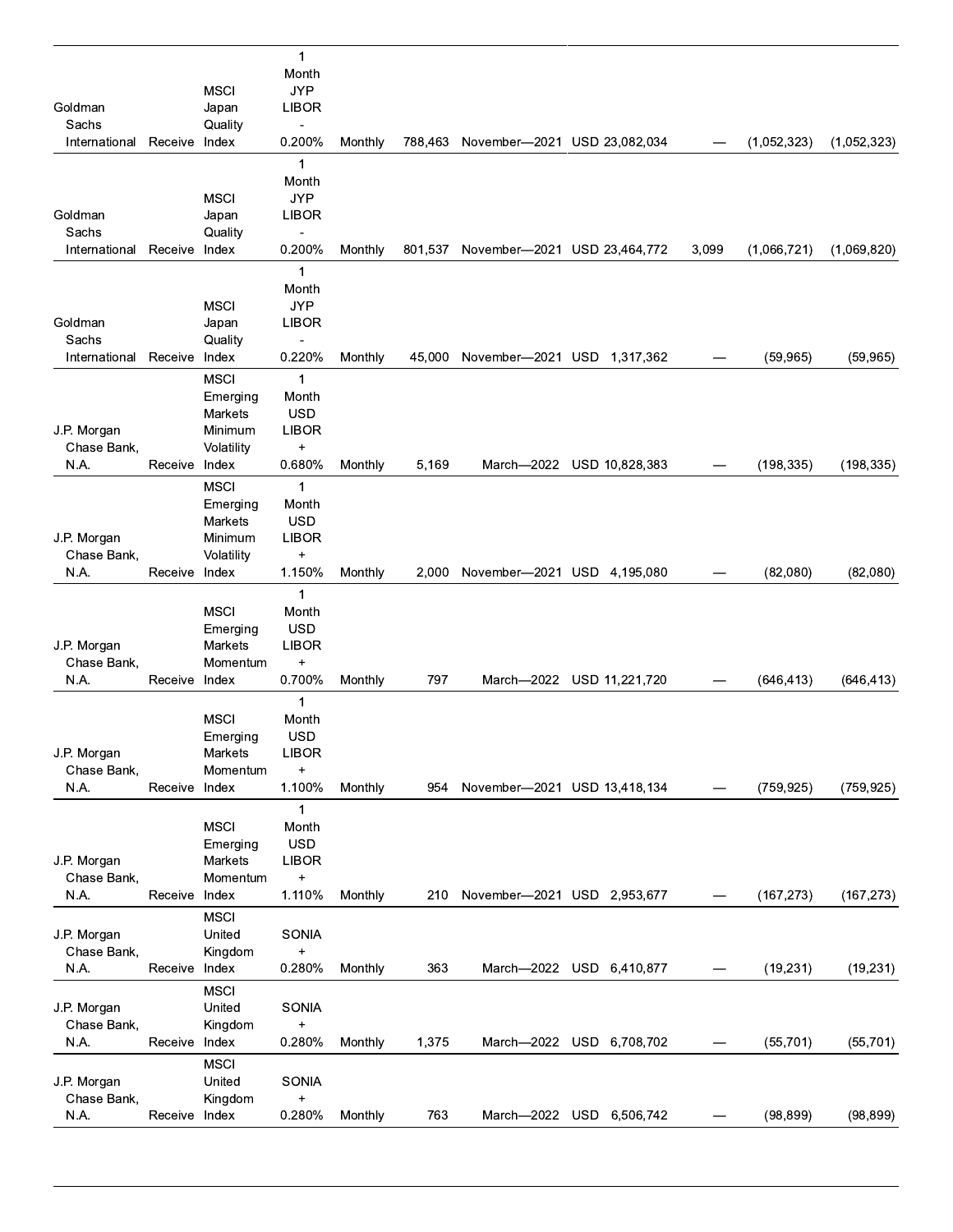|                                      |               | <b>MSCI</b><br>United     | <b>SONIA</b>        |         |       |                            |         |               |                 |
|--------------------------------------|---------------|---------------------------|---------------------|---------|-------|----------------------------|---------|---------------|-----------------|
| J.P. Morgan<br>Chase Bank,           |               | Kingdom                   | $\ddot{}$           |         |       |                            |         |               |                 |
| N.A.                                 | Receive Index |                           | 0.280%              | Monthly | 362   | March-2022 USD 6,393,216   |         | (19, 178)     | (19, 178)       |
|                                      |               | <b>MSCI</b>               |                     |         |       |                            |         |               |                 |
| J.P. Morgan                          |               | United                    | <b>SONIA</b>        |         |       |                            |         |               |                 |
| Chase Bank,                          |               | Kingdom                   | $\ddot{}$           |         |       |                            |         |               |                 |
| N.A.                                 | Receive Index |                           | 0.280%              | Monthly | 1,375 | March-2022 USD 6,708,702   |         | (55, 701)     | (55, 701)       |
|                                      |               | <b>MSCI</b>               |                     |         |       |                            |         |               |                 |
| J.P. Morgan                          |               | United                    | <b>SONIA</b>        |         |       |                            |         |               |                 |
| Chase Bank,                          |               | Kingdom                   | $\ddot{}$           |         |       |                            |         |               |                 |
| N.A.                                 | Receive Index |                           | 0.280%              | Monthly | 762   | March-2022 USD 6,498,214   |         | (98, 770)     | (98, 770)       |
|                                      |               | <b>MSCI</b>               |                     |         |       |                            |         |               |                 |
| J.P. Morgan                          |               | United                    | <b>SONIA</b>        |         |       |                            |         |               |                 |
| Chase Bank,<br>N.A.                  | Receive Index | Kingdom                   | $\ddot{}$<br>0.300% | Monthly | 649   | March-2022 USD 11,544,893  |         | (117, 405)    | (117, 405)      |
|                                      |               |                           |                     |         |       |                            |         |               |                 |
| J.P. Morgan                          |               | <b>MSCI</b><br>United     | <b>SONIA</b>        |         |       |                            |         |               |                 |
| Chase Bank,                          |               | Kingdom                   | $\ddot{}$           |         |       |                            |         |               |                 |
| N.A.                                 | Receive Index |                           | 0.300%              | Monthly | 2,232 | March-2022 USD 10,969,084  |         | (169, 449)    | (169, 449)      |
|                                      |               | <b>MSCI</b>               |                     |         |       |                            |         |               |                 |
| J.P. Morgan                          |               | United                    | <b>SONIA</b>        |         |       |                            |         |               |                 |
| Chase Bank,                          |               | Kingdom                   | $\ddot{}$           |         |       |                            |         |               |                 |
| N.A.                                 | Receive Index |                           | 0.300%              | Monthly | 1,283 | March-2022 USD 11,040,321  |         | (265, 403)    | (265, 403)      |
|                                      |               |                           | $\mathbf{1}$        |         |       |                            |         |               |                 |
|                                      |               |                           | Month               |         |       |                            |         |               |                 |
|                                      |               |                           | <b>USD</b>          |         |       |                            |         |               |                 |
| J.P. Morgan                          |               | <b>MSCI USA</b>           | <b>LIBOR</b>        |         |       |                            |         |               |                 |
| Chase Bank,                          |               | Momentum                  | $\ddot{}$           |         |       |                            |         |               |                 |
| N.A.                                 | Receive Index |                           | 0.180%              | Monthly | 3.084 | March-2022 USD 13,342,112  |         | (568, 816)    | (568, 816)      |
|                                      |               | <b>MSCI</b>               | $\mathbf{1}$        |         |       |                            |         |               |                 |
|                                      |               | Emerging                  | Month<br><b>USD</b> |         |       |                            |         |               |                 |
|                                      |               | <b>Markets</b><br>Minimum | <b>LIBOR</b>        |         |       |                            |         |               |                 |
| Merrill Lynch                        |               | Volatility                | $\ddot{}$           |         |       |                            |         |               |                 |
| International                        | Receive Index |                           | 0.860%              | Monthly | 3,200 | March-2022 USD 6,597,728   |         | (16,928)      | (16,928)        |
|                                      |               | <b>MSCI</b>               | $\mathbf{1}$        |         |       |                            |         |               |                 |
|                                      |               | Emerging                  | Month               |         |       |                            |         |               |                 |
|                                      |               | Markets                   | <b>USD</b>          |         |       |                            |         |               |                 |
|                                      |               | Minimum                   | <b>LIBOR</b>        |         |       |                            |         |               |                 |
| Merrill Lynch                        |               | Volatility                | $\ddot{}$           |         |       |                            |         |               |                 |
| International                        | Receive Index |                           | 0.950%              | Monthly | 3.200 | January-2022 USD 6,597,728 |         | (16, 928)     | (16.928)        |
| Total — Total Return Swap Agreements |               |                           |                     |         |       |                            | \$3,099 | \$(9,110,685) | \$(9, 113, 784) |

(a) Open Over-The-Counter Total Return Swap Agreements are collateralized by cash held with the swap Counterparties in the amount of \$10,080,000.

(b) The Fund receives or pays payments based on any positive or negative return on the Reference Entity, respectively.

#### See accompanying notes which are an integral part of this consolidated schedule.

| <b>Reference Entity Components</b>                                                       |                               |            |  |  |  |  |
|------------------------------------------------------------------------------------------|-------------------------------|------------|--|--|--|--|
| <b>Reference Entity</b>                                                                  | <b>Underlying Components</b>  | Percentage |  |  |  |  |
| <b>Canadian Imperial Bank of Commerce Custom 7 Agriculture</b><br><b>Commodity Index</b> |                               |            |  |  |  |  |
|                                                                                          | <b>Long Futures Contracts</b> |            |  |  |  |  |
|                                                                                          | Coffee 'C'                    | 5.15%      |  |  |  |  |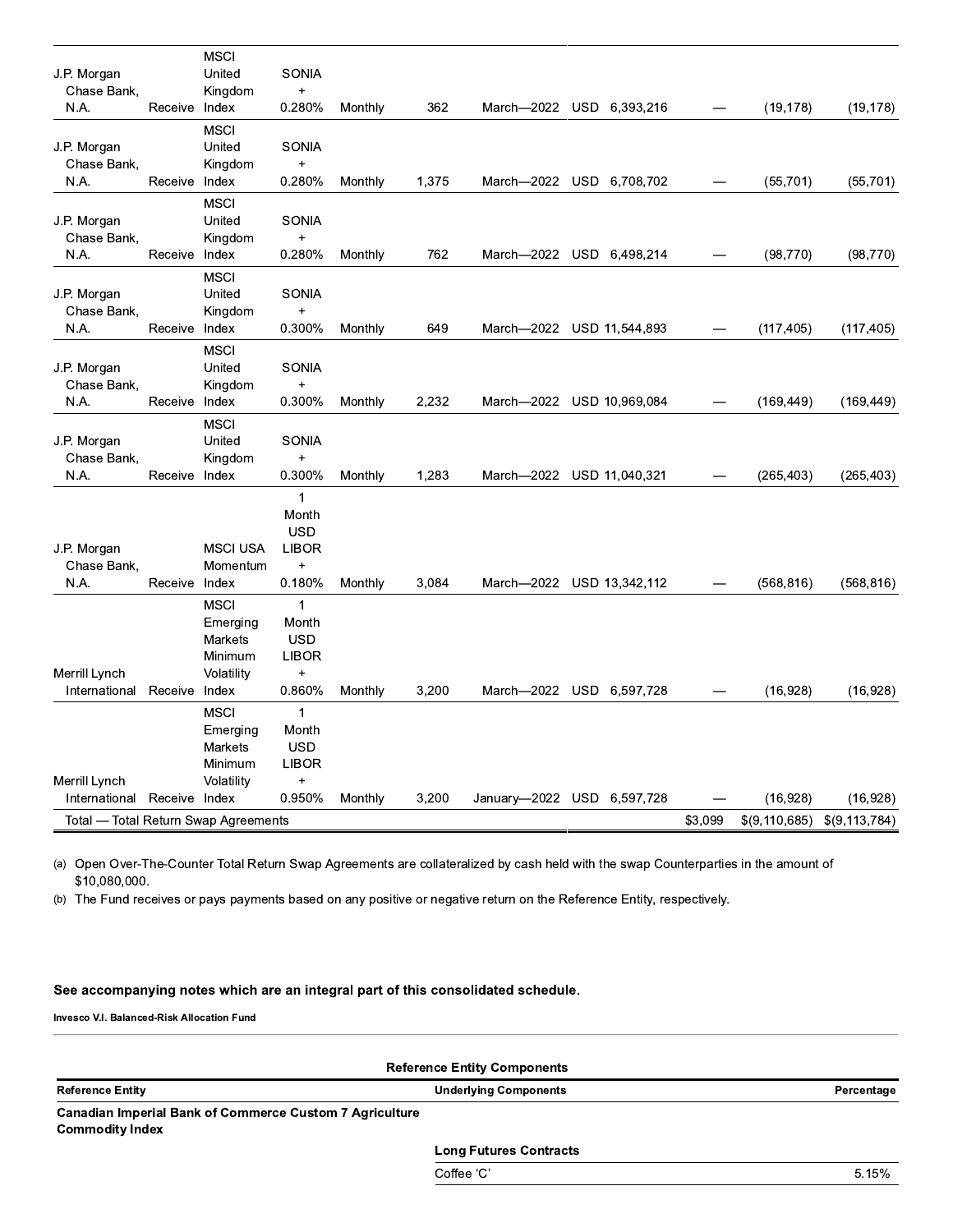| Corn         | 5.81    |
|--------------|---------|
| Cotton No. 2 | 21.69   |
| Lean Hogs    | 0.51    |
| Live Cattle  | 0.66    |
| Soybean Meal | 22.52   |
| Soybean Oil  | 10.13   |
| Soybeans     | 21.05   |
| Sugar No. 11 | 5.60    |
| Wheat        | 6.88    |
| Total        | 100.00% |

#### Monthly Rebalance Commodity Excess Return Index

#### **Long Futures Contracts**

| Coffee 'C'   | 5.15%   |
|--------------|---------|
| Corn         | 5.81    |
| Cotton No. 2 | 21.69   |
| Lean Hogs    | 0.51    |
| Live Cattle  | 0.66    |
| Soybean Meal | 22.52   |
| Soybean Oil  | 10.13   |
| Soybeans     | 21.05   |
| Sugar No. 11 | 5.60    |
| Wheat        | 6.88    |
| Total        | 100.00% |

### **Goldman Sachs Commodity i-Select Strategy 1121**

#### **Long Futures Contracts**

| Coffee 'C'   | 5.15%   |
|--------------|---------|
| Corn         | 5.81    |
| Cotton No. 2 | 21.69   |
| Lean Hogs    | 0.51    |
| Live Cattle  | 0.66    |
| Soybean Meal | 22.52   |
| Soybean Oil  | 10.13   |
| Soybeans     | 21.05   |
| Sugar No. 11 | 5.60    |
| Wheat        | 6.88    |
| Total        | 100.00% |

#### J.P. Morgan Contag Beta Gas Oil Excess Return Index

| <b>Long Futures Contracts</b> |         |
|-------------------------------|---------|
| Gas Oil                       | 100.00% |

100.00%

#### **MLCX Dynamic Enhanced Copper Excess Return Index**

| <b>Long Futures Contracts</b> |  |  |
|-------------------------------|--|--|
| Copper                        |  |  |

#### See accompanying notes which are an integral part of this consolidated schedule.

|                                                               | <b>Reference Entity Components—(continued)</b> |            |
|---------------------------------------------------------------|------------------------------------------------|------------|
| <b>Reference Entity</b>                                       | <b>Underlying Components</b>                   | Percentage |
| <b>S&amp;P GSCI Aluminum Dynamic Roll Index Excess Return</b> |                                                |            |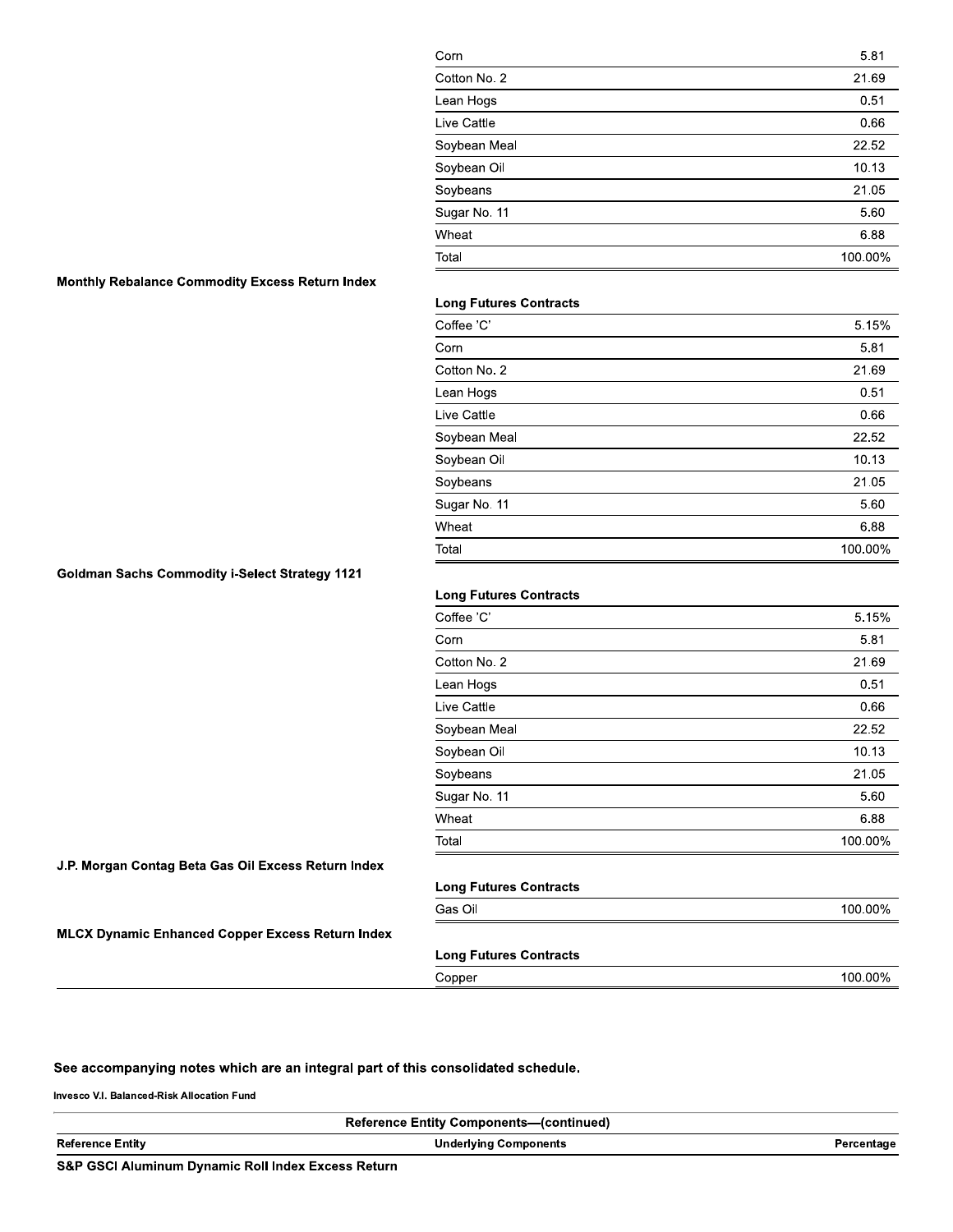|                                                                                                   | <b>Long Futures Contracts</b> |         |
|---------------------------------------------------------------------------------------------------|-------------------------------|---------|
|                                                                                                   | Aluminum                      | 100.00% |
| <b>Barclays Commodity Strategy 1452 Excess Return Index</b>                                       |                               |         |
|                                                                                                   | <b>Long Futures Contracts</b> |         |
|                                                                                                   | Copper                        | 100.00% |
| <b>Canadian Imperial Bank of Commerce Dynamic Roll LME</b><br><b>Copper Excess Return Index 2</b> |                               |         |
|                                                                                                   | <b>Long Futures Contracts</b> |         |
|                                                                                                   | Copper                        | 100.00% |
| <b>Single Commodity Index Excess Return</b>                                                       |                               |         |
|                                                                                                   | <b>Long Futures Contracts</b> |         |
|                                                                                                   | Gold                          | 100.00% |
| <b>S&amp;P GSCI Gold Index Excess Return</b>                                                      |                               |         |
|                                                                                                   | <b>Long Futures Contracts</b> |         |
|                                                                                                   | Gold                          | 100.00% |
| <b>Macquarie Aluminium Dynamic Selection Index</b>                                                |                               |         |
|                                                                                                   | <b>Long Futures Contracts</b> |         |
|                                                                                                   | Aluminum                      | 100.00% |
| Merrill Lynch Gold Excess Return Index                                                            |                               |         |
|                                                                                                   | <b>Long Futures Contracts</b> |         |
|                                                                                                   | Gold                          | 100.00% |
|                                                                                                   |                               |         |
| Abbreviations:                                                                                    |                               |         |
| <b>EMU</b><br>-European Economic and Monetary Union                                               |                               |         |
| <b>EUR</b><br>$-$ Euro                                                                            |                               |         |
| EURIBOR - Euro Interbank Offered Rate                                                             |                               |         |
| <b>GBP</b><br>-British Pound Sterling                                                             |                               |         |
| -Japanese Yen<br>JPY.                                                                             |                               |         |
| <b>LIBOR</b><br>-London Interbank Offered Rate                                                    |                               |         |

SONIA -Sterling Overnight Index Average

**USD** -U.S. Dollar

The valuation policy and a listing of other significant accounting policies are available in the most recent shareholder report.

See accompanying notes which are an integral part of this consolidated schedule.

Invesco V.I. Balanced-Risk Allocation Fund

# Notes to Quarterly Consolidated Schedule of Portfolio Holdings

September 30, 2021 (Unaudited)

**NOTE 1-Additional Valuation Information**